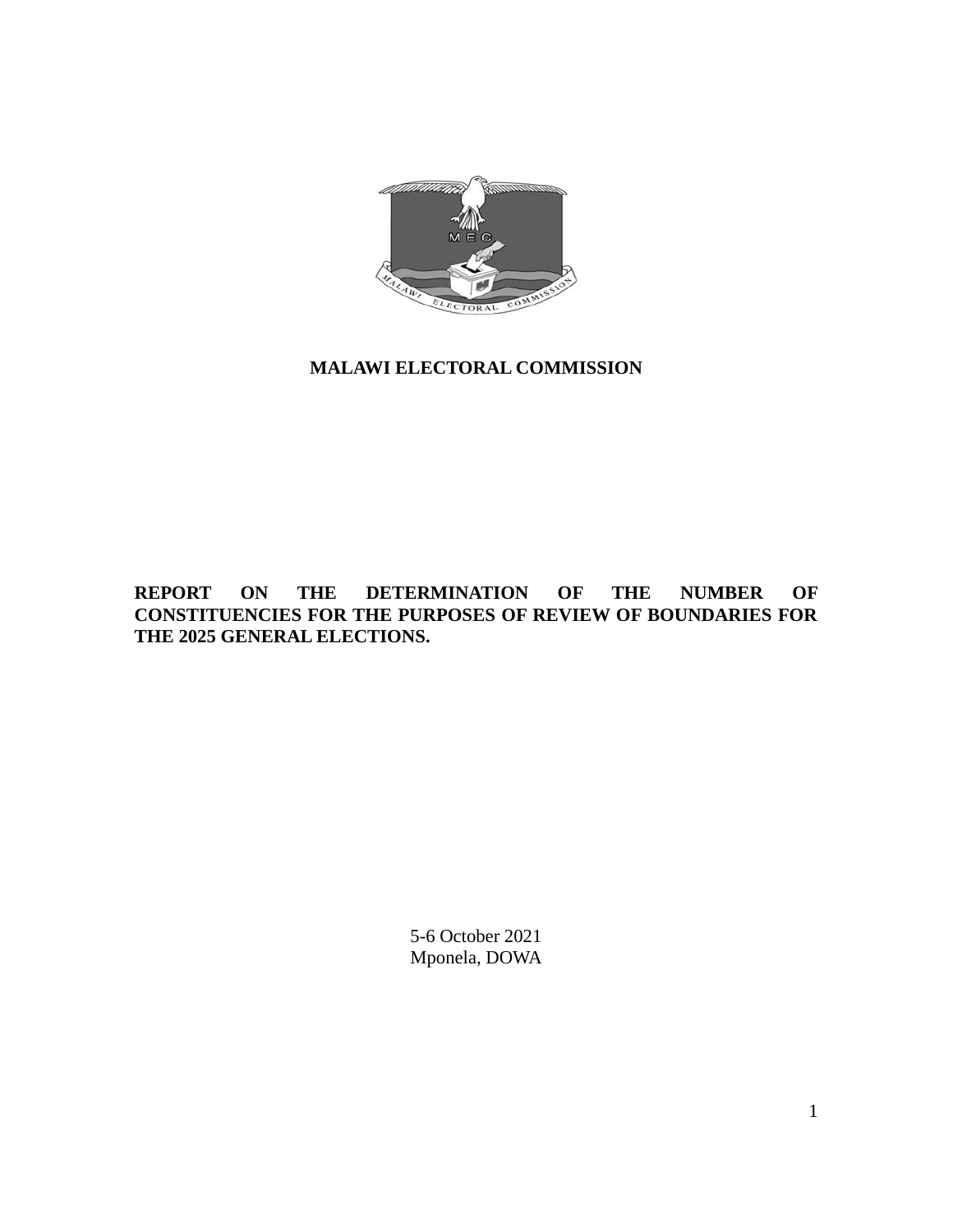| 1. |        |                                                                                  |                |
|----|--------|----------------------------------------------------------------------------------|----------------|
| 2. |        |                                                                                  |                |
|    | 2.1.   |                                                                                  |                |
|    | 2.2.   |                                                                                  |                |
| 3. |        |                                                                                  |                |
|    | 3.1.   |                                                                                  |                |
|    | 3.2.   |                                                                                  |                |
|    | 3.3.   |                                                                                  |                |
|    | 3.4.   |                                                                                  |                |
|    | 3.5.   |                                                                                  |                |
|    | 3.6.   |                                                                                  |                |
|    | 3.7.   |                                                                                  |                |
|    | 3.8.   |                                                                                  |                |
|    | 3.9.   |                                                                                  |                |
| 4. |        |                                                                                  |                |
|    | 4.1.   |                                                                                  |                |
|    | 4.2.   |                                                                                  |                |
|    | 4.3.   |                                                                                  |                |
|    | 4.4.   |                                                                                  |                |
|    | 4.5.   |                                                                                  |                |
|    | 4.6.   |                                                                                  |                |
|    | 4.7.   |                                                                                  |                |
|    | 4.8.   |                                                                                  |                |
|    | 4.8.1. | Initial Determined Number of Constituencies Per Council (Voter Population & Land |                |
|    | Size)  | 16                                                                               |                |
|    | 4.8.2. |                                                                                  |                |
|    | 4.9.   |                                                                                  |                |
|    | 4.9.1. |                                                                                  |                |
|    | 4.9.2. |                                                                                  |                |
|    | 4.9.3. |                                                                                  |                |
|    | 4.9.4. |                                                                                  |                |
|    | 4.9.5. |                                                                                  | $\overline{2}$ |
|    |        |                                                                                  |                |

# Contents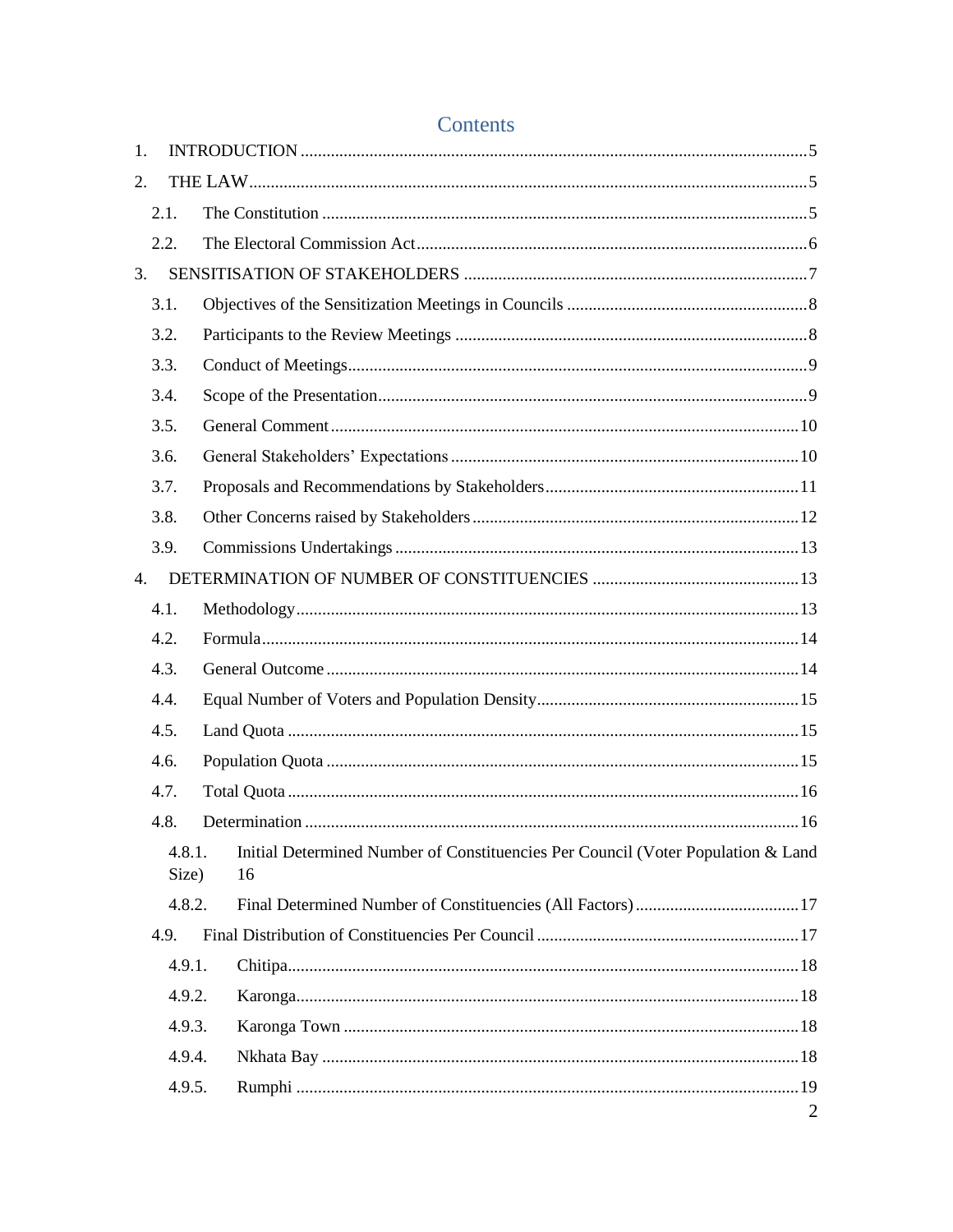| 4.9.6.                                                   |  |  |  |  |
|----------------------------------------------------------|--|--|--|--|
| 4.9.7.                                                   |  |  |  |  |
| 4.9.8.                                                   |  |  |  |  |
| 4.9.9.                                                   |  |  |  |  |
| 4.9.10.                                                  |  |  |  |  |
| 4.9.11.                                                  |  |  |  |  |
| 4.9.12.                                                  |  |  |  |  |
| 4.9.13.                                                  |  |  |  |  |
| 4.9.14.                                                  |  |  |  |  |
| 4.9.15.                                                  |  |  |  |  |
| 4.9.16.                                                  |  |  |  |  |
| 4.9.17.                                                  |  |  |  |  |
| 4.9.18.                                                  |  |  |  |  |
| 4.9.19.                                                  |  |  |  |  |
| 4.9.20.                                                  |  |  |  |  |
| 4.9.21.                                                  |  |  |  |  |
| 4.9.22.                                                  |  |  |  |  |
| 4.9.23.                                                  |  |  |  |  |
| 4.9.24.                                                  |  |  |  |  |
| 4.9.25.                                                  |  |  |  |  |
| 4.9.26.                                                  |  |  |  |  |
| 4.9.27.                                                  |  |  |  |  |
| 4.9.28.                                                  |  |  |  |  |
| 4.9.29.                                                  |  |  |  |  |
| 4.9.30.                                                  |  |  |  |  |
| 4.9.31.                                                  |  |  |  |  |
| 4.9.32.                                                  |  |  |  |  |
| 4.9.33.                                                  |  |  |  |  |
| 4.9.34.                                                  |  |  |  |  |
| 4.9.35.                                                  |  |  |  |  |
| 4.9.36.                                                  |  |  |  |  |
| SUMMARY OF DISTRIBUTION OF CONSTITUENCIES PER COUNCIL 26 |  |  |  |  |

5.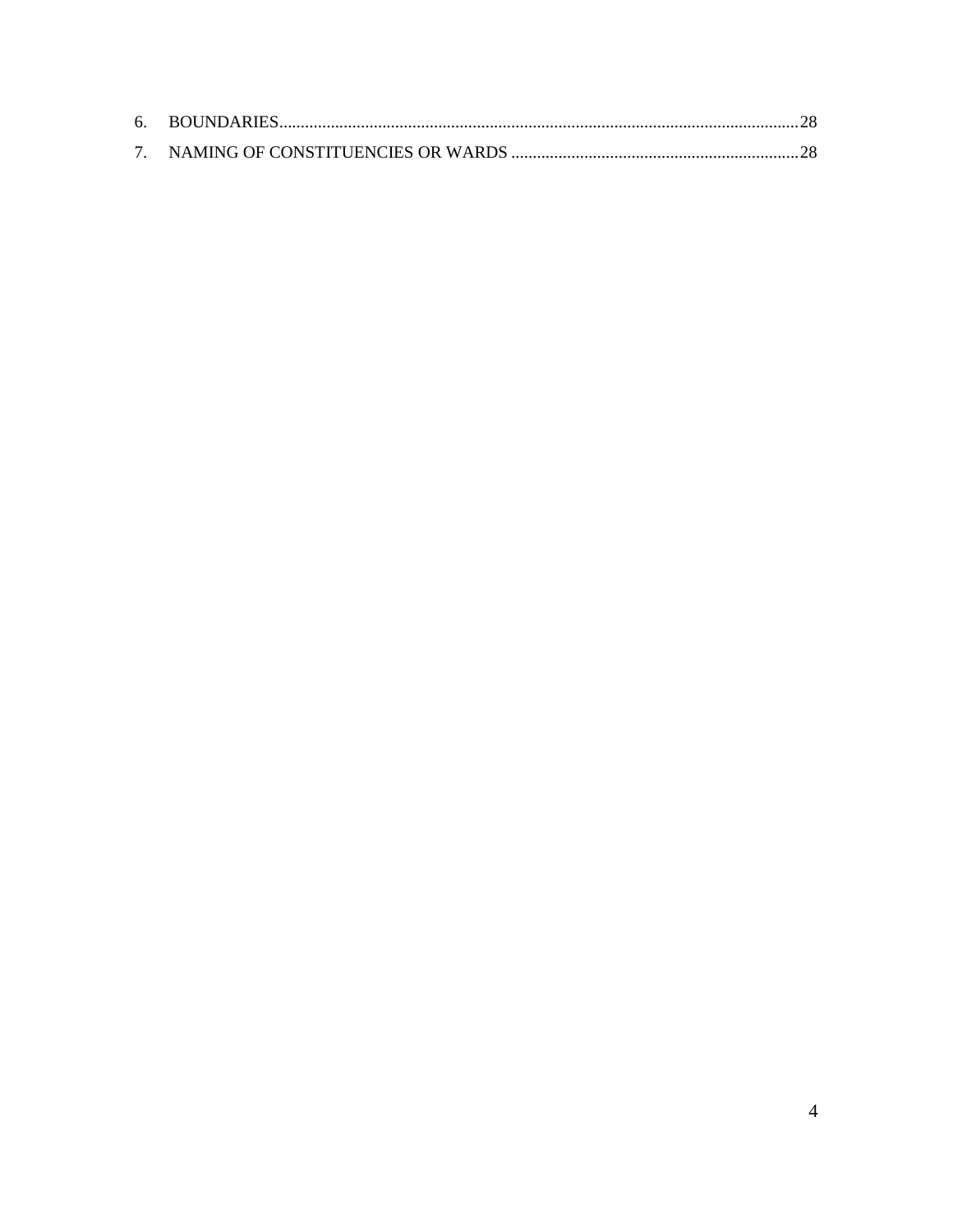# **REEPORT ON THE DETERMINATION OF THE NUMBER OF CONSTITUENCIES FOR THE PURPOSES OF REVIEW OF BOUNDARIES FOR THE 2025 GENERAL ELECTIONS.**

#### <span id="page-4-0"></span>**1. INTRODUCTION**

The Commission is in the process of reviewing constituency and ward boundaries to ensure that it discharges its responsibility to review constituency boundaries as provided under the Constitution of the Republic of Malawi (the "Constitution"). It is a requirement that constituency boundaries must be reviewed at intervals of five years. However, the exercise has not been comprehensively undertaken since 1998.

#### <span id="page-4-1"></span>**2. THE LAW**

Th Commission's mandate to review constituency and ward boundaries and to determine the number of constituencies and wards is governed by law. The mandate is set by law under the Constitution and the Electoral Commission Act.

# <span id="page-4-2"></span>**2.1. The Constitution**

Section 76 (2) (a) and (b) of the Constitution sets the parameters within which this mandate is to be exercised. Section 76 (2) (a) and (b) reads:

"*The duties and functions of the Electoral Commission shall include-*

*(a) To determine constituency boundaries impartially on the basis of ensuring that constituencies contain approximately equal numbers of voters eligible to register, subject only to consideration of:*

- *(i) Population density*
- *(ii) Ease of communication; and*
- *(iii) Geographical features and existing administrative boundaries*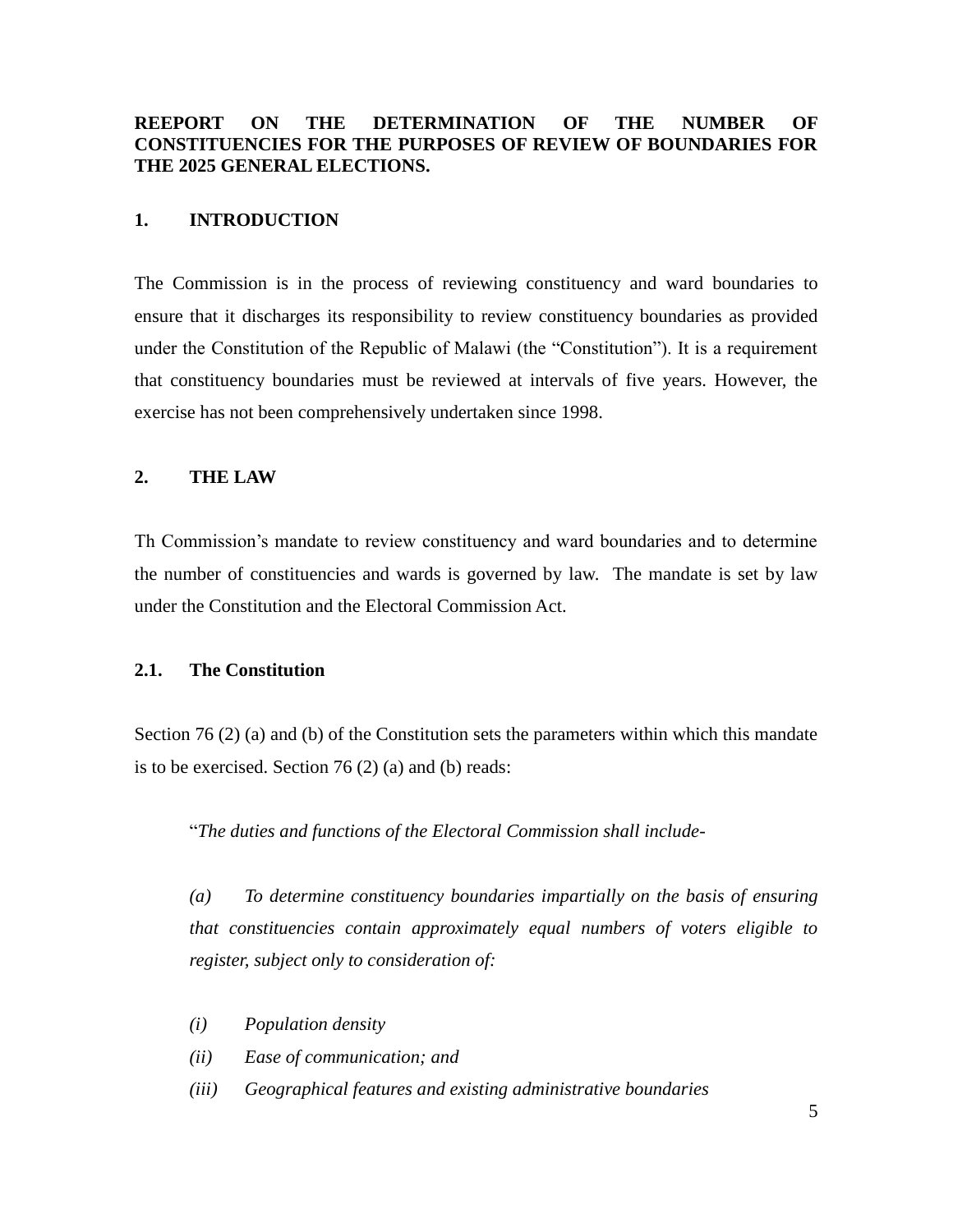*(b) To review existing constituency boundaries at intervals of not more than five years and alter them in accordance with the principles laid down in subsection (2) (a) above.*

# <span id="page-5-0"></span>**2.2. The Electoral Commission Act**

In relation to determination and review of constituency and ward boundaries, The Electoral Commissions Act Section 8 (1) (a) (b) and (c) (as amended) stipulates that: -

(1) *In addition to the broad functions and powers conferred on the Commission by the Constitution and, subject to the Constitution, the Commission shall exercise general direction and supervision over the conduct of every election and without prejudice to the generality of such functions and powers, it shall have the following further functions –* 

*(a) To determine the number of constituencies and wards for the purpose of elections;*

*(b) To undertake the demarcation of boundaries of constituencies;*

*(c) Subject to the Local Government Elections Act, and any other written law relating to local government elections, to undertake the demarcation of wards for the purposes of local government elections and to determine the number of such wards:*

## *Provided that-*

*In the case of City of Blantyre, the total number of wards shall not exceed thirty;*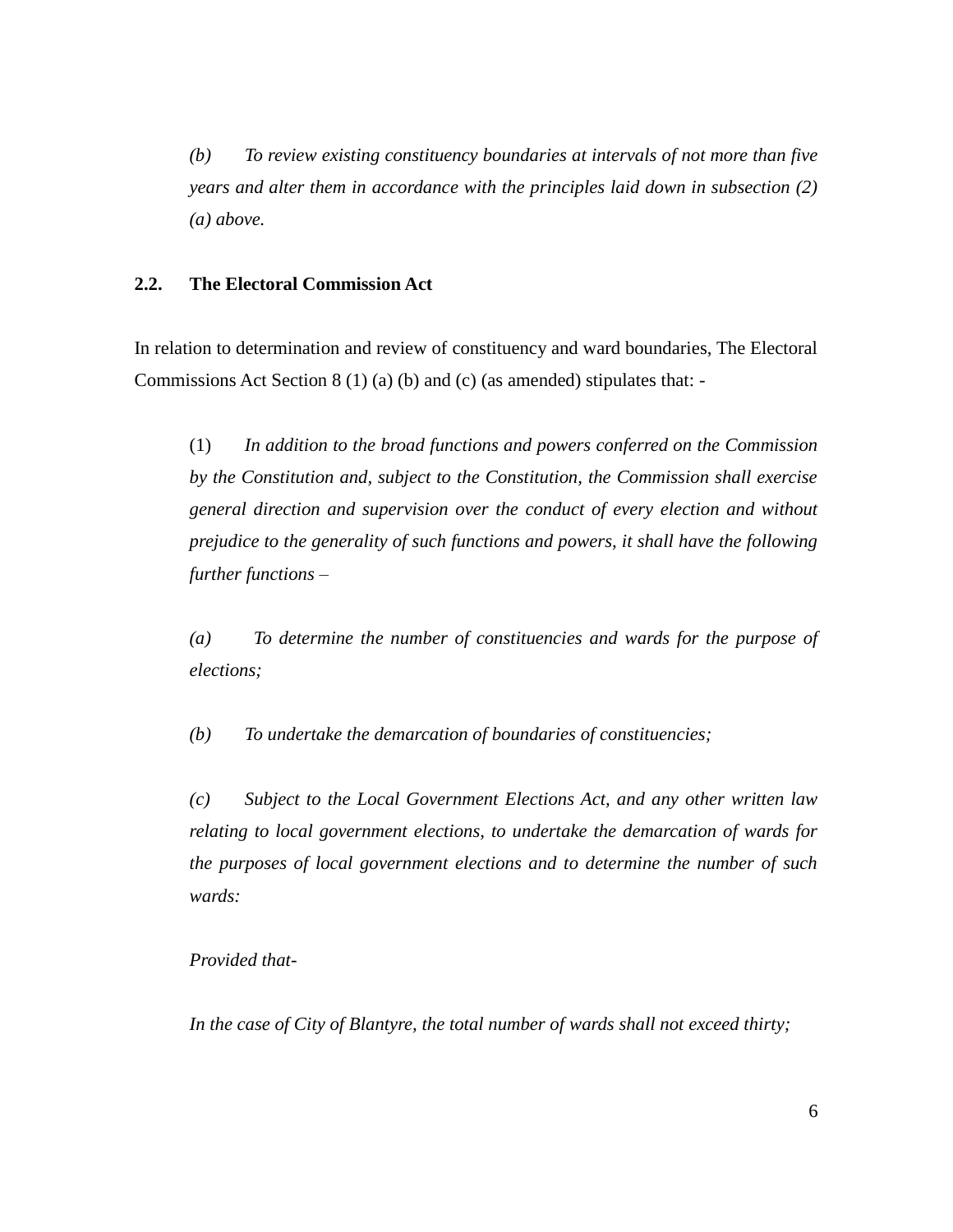*In the case of the City of Lilongwe, the total number of wards shall not exceed thirty:*

*(iii) In the case of the City of Mzuzu, the total number of wards shall not exceed fifteen;*

*In the case of City of the City of Zomba, the total number of wards shall not exceed ten;*

*In the case of Kasungu Municipal Council, the total number of wards shall not exceed ten;*

*In the case of Luchenza Municipal Council, the total number of wards shall not exceed eight;*

*In the case of Mangochi Town Council, the total number of wards shall not exceed Ten; and*

*(viii) In all other cases, the number of wards shall not exceed two 2 for each parliamentary constituency,*

# <span id="page-6-0"></span>**3. SENSITISATION OF STAKEHOLDERS**

The Commission commenced the activities in April 2021, by meeting leaders of all political parties, Members of Parliament, Civil Society Organizations and the media. The Commission also held a meeting with the Public Affairs Committee (PAC) on 8<sup>th</sup> September 2021 at Ku Chawe in Zomba.

Further, the Commission conducted sensitization meetings for all 28 District Councils, 4 City Councils and 3 Municipal Councils in the country from  $23<sup>rd</sup>$  August to  $17<sup>th</sup>$  September, 2021.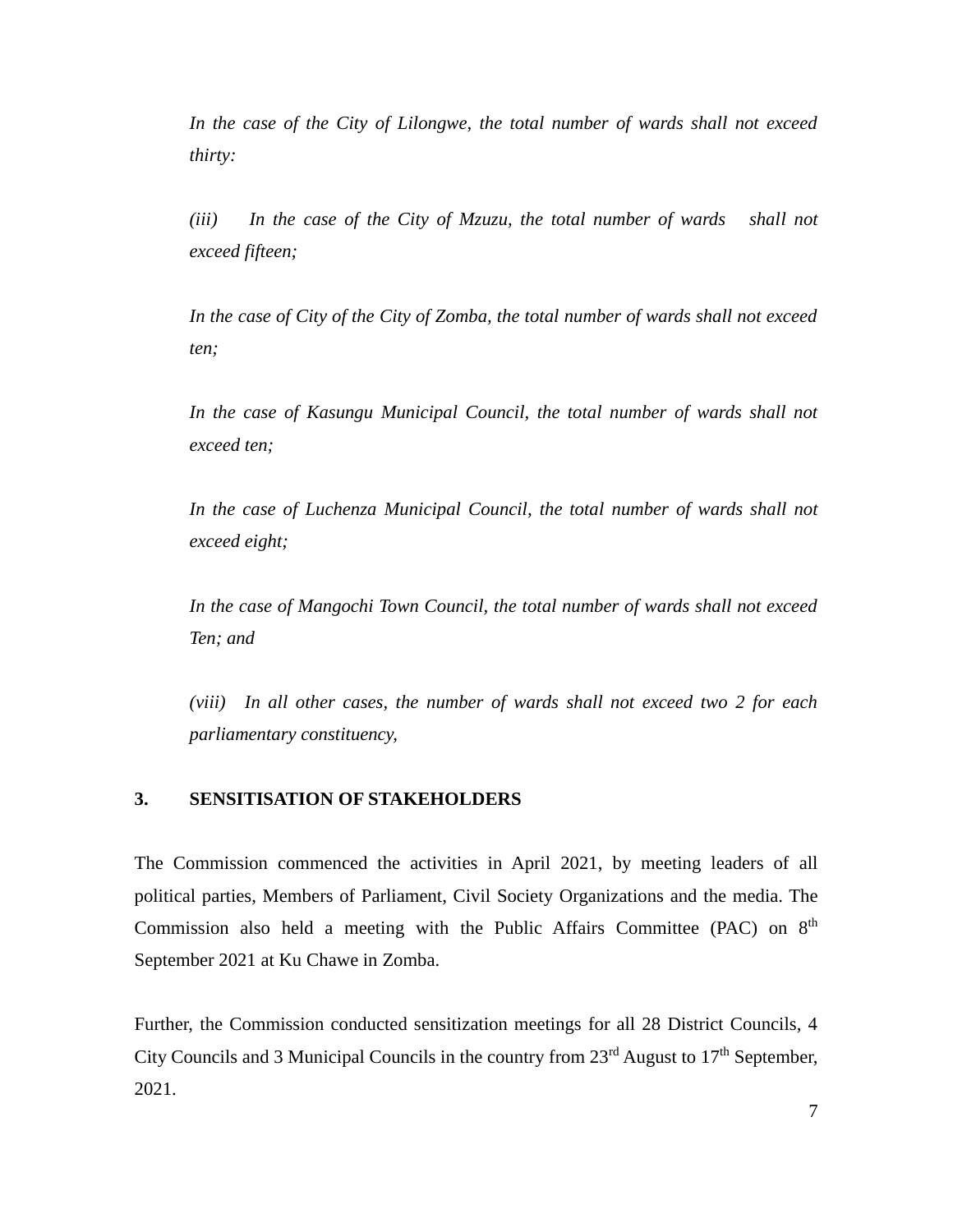### <span id="page-7-0"></span>**3.1. Objectives of the Sensitization Meetings in Councils**

The objectives of the sensitization meetings on review of constituency and ward boundaries were as follows:

- (i) To inform electoral stakeholders in respective councils on the approach and methodology for the comprehensive review of constituency and ward boundaries;
- (ii) To notify stakeholders of the implementation plan of the process; and
- (iii) To give stakeholders the opportunity to seek clarifications, present recommendations and submit proposals to be considered by the Commission in the review of constituency and ward boundaries.

# <span id="page-7-1"></span>**3.2. Participants to the Review Meetings**

Participants to the review meetings included:

- (i) Members of District Elections Supervisory Team;
- (ii) Traditional Authorities and Sub Traditional Authorities in all the District Councils or Block Leaders in Urban Councils;
- (iii) Members of Parliament;
- (iv) Ward Councillors;
- (v) Representatives of relevant Civil Society Organizations i.e., members of the District Committees;
- (vi) District Chairpersons/Governors of political parties;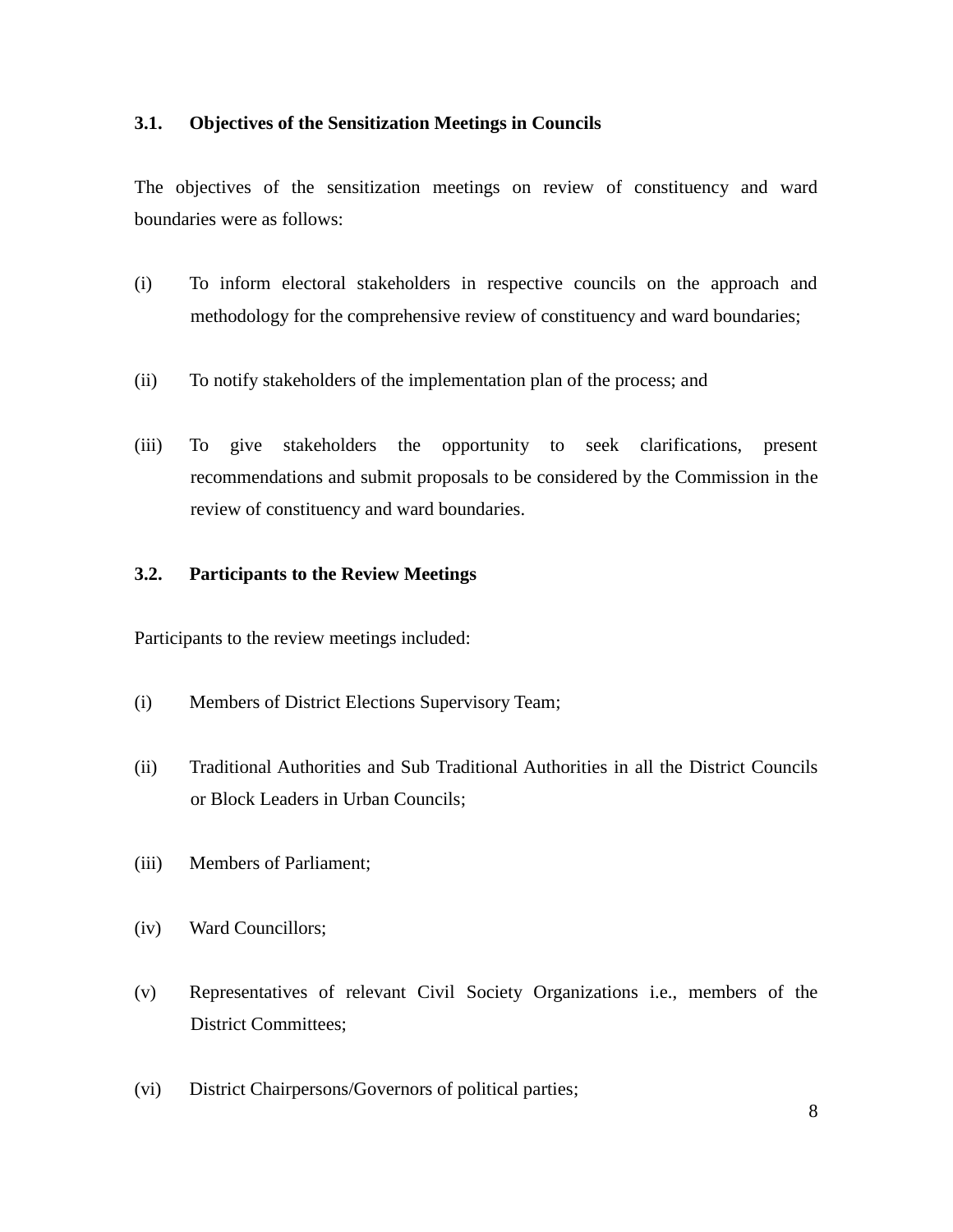- (vii) District Chairladies/Governess of political parties;
- (viii) District Director of Elections of political parties;
- (ix) District Youth Chairpersons of political parties;
- (x) Representatives of groups for women, youth and persons with disabilities; and
- (xi) Representatives of faith-based organizations

# <span id="page-8-0"></span>**3.3. Conduct of Meetings**

During the meetings, the Commission delivered a presentation in Chichewa, through the Chairperson of the Commission (or a designated Commissioner in the initial meetings before settling for one meeting per council), on the review of the constituency and ward boundaries process followed by a plenary through which stakeholders presented concerns, sought clarifications on specific issues and offered recommendations and proposals. A full record of the proceedings may be accessed separately.

At the meeting venues maps for respective councils were displayed to give stakeholders the opportunity to view existing boundaries by Traditional Authority and by constituency. The maps were left with the councils so that stakeholders should continue accessing them if need be.

#### <span id="page-8-1"></span>**3.4. Scope of the Presentation**

The presentation covered and highlighted the legal framework that regulates the mandate and function of the Commission in relation to review of constituency and ward boundaries; mathematical methods to be employed to take into account factors of population of voters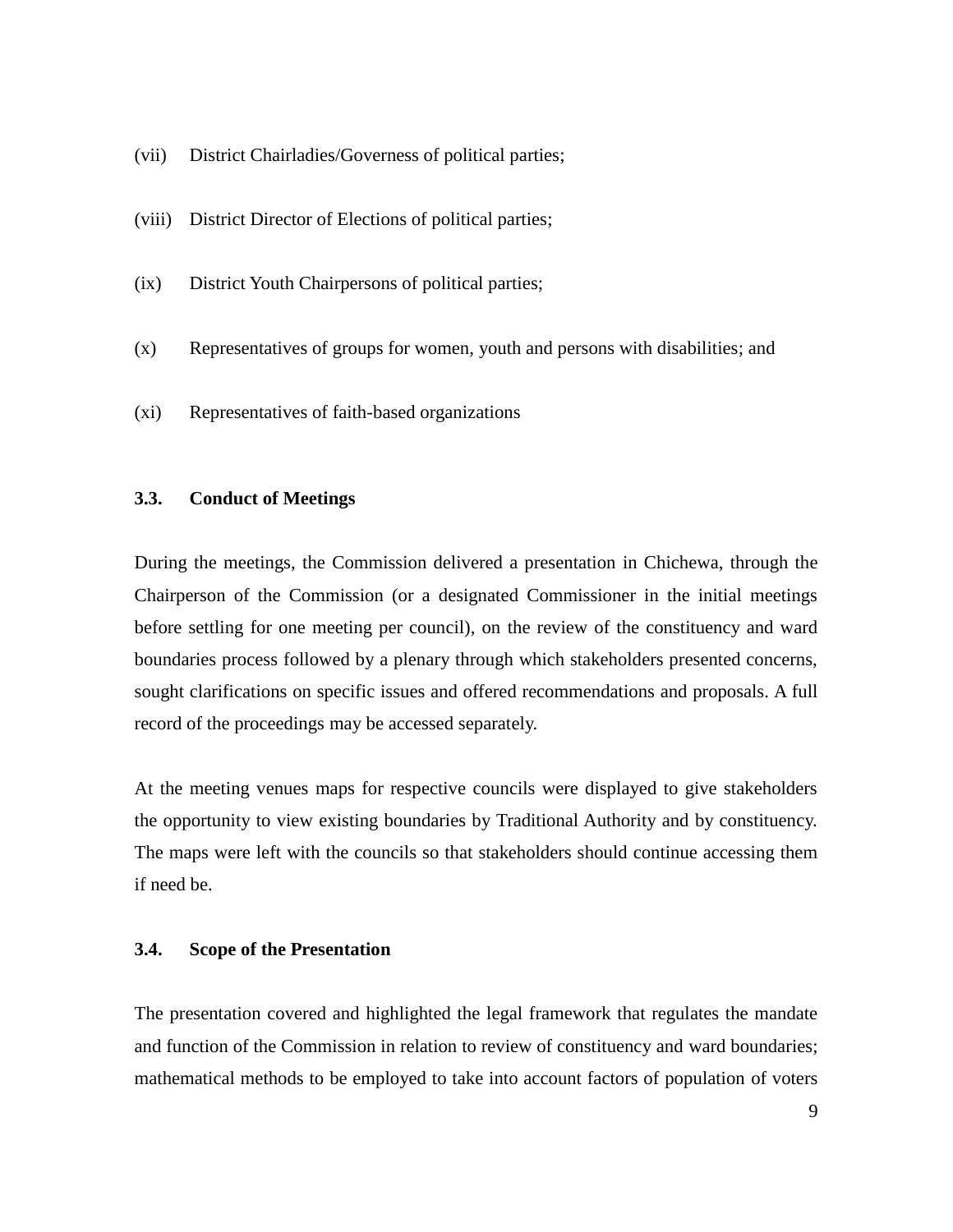eligible to register to voter and population density; Other factors to be considered on the review of constituency and ward boundaries as provided under the Constitution, namely, ease of communication, administrative area boundaries and geographical features including topography. In terms of the populations of eligible voters, it was explained that the Commission would use National Statistics Office 2025 projections.

Further, the Commission invited written submissions by stakeholders to the Commission on issue which should be considered by the Commission on the exercise. It was announced that the last date for lodging the submissions with the Commission is  $20<sup>th</sup>$  October 2021.

The Commission also explained that the outcome of the review process would be applicable in the September 2025 General Elections. The new constituencies and the boundaries which will be approved will come into effect on the next dissolution of Parliament or Councils. The implication is that all by-elections in the run-up to the September 2025 General Elections will held based on the existing constituency of ward.

#### <span id="page-9-0"></span>**3.5. General Comment**

Stakeholders expressed general appreciation to the Commission for embarking on the comprehensive constituency and ward boundaries review exercise considering that it is a constitutional requirement and that a long time had elapsed since the existing boundaries were reviewed.

# <span id="page-9-1"></span>**3.6. General Stakeholders' Expectations**

The meetings provided the opportunity for the Commission to make an assessment of stakeholders' expectations on the outcome of the exercise. The expectations may be summarized as follows:

(i) That the primary criteria to be used would be land size, population and topography;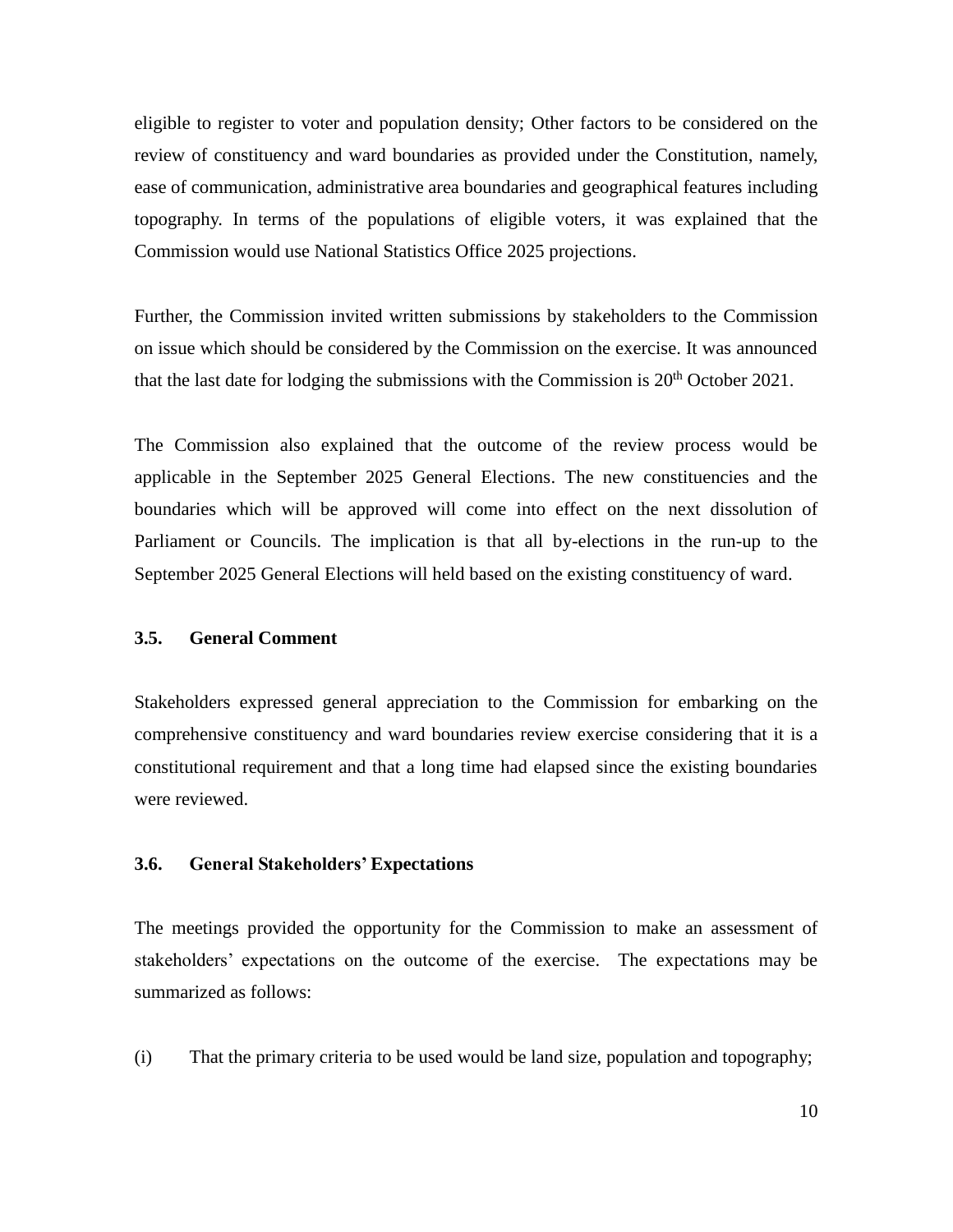- (ii) Existing number of constituencies in the country would not be reduced but rather might be increased;
- (iii) That there would reduction of the sizes of constituencies, mainly through subdivision of current constituencies considered big in size or on the basis of population generally. This would ensure more equitable distribution of resources in terms of CDF and ease of 'coverage' by representatives;
- (iv) That each Traditional Authority should be a constituency on that account; and
- (v) That the Commission is also responsible for administrative authority boundaries and the review would also resolve issues related to such boundaries.

#### <span id="page-10-0"></span>**3.7. Proposals and Recommendations by Stakeholders**

During the meetings, stakeholders made for following general and specific proposals:

- (i) Land size as opposed to the population voters eligible to register to vote should be considered the primary factor in some Councils owing to size of the councils. Specific record was made for Mzimba, Dowa and Neno;
- (ii) The Commission should seriously consider issues of challenging topography and terrain in some councils such as, Chitipa, Rumphi, Nkhatabay, Dowa, Ntchisi and Mwanza;
- (iii) Commission should consider increasing number of polling centres for reasons that included: reducing distances to polling centres; decongesting some centres and ensuring that voters are voting at centres which are within their *bona fide* electoral areas as some voters vote outside their constituencies or wards because of preference to the closest polling centres;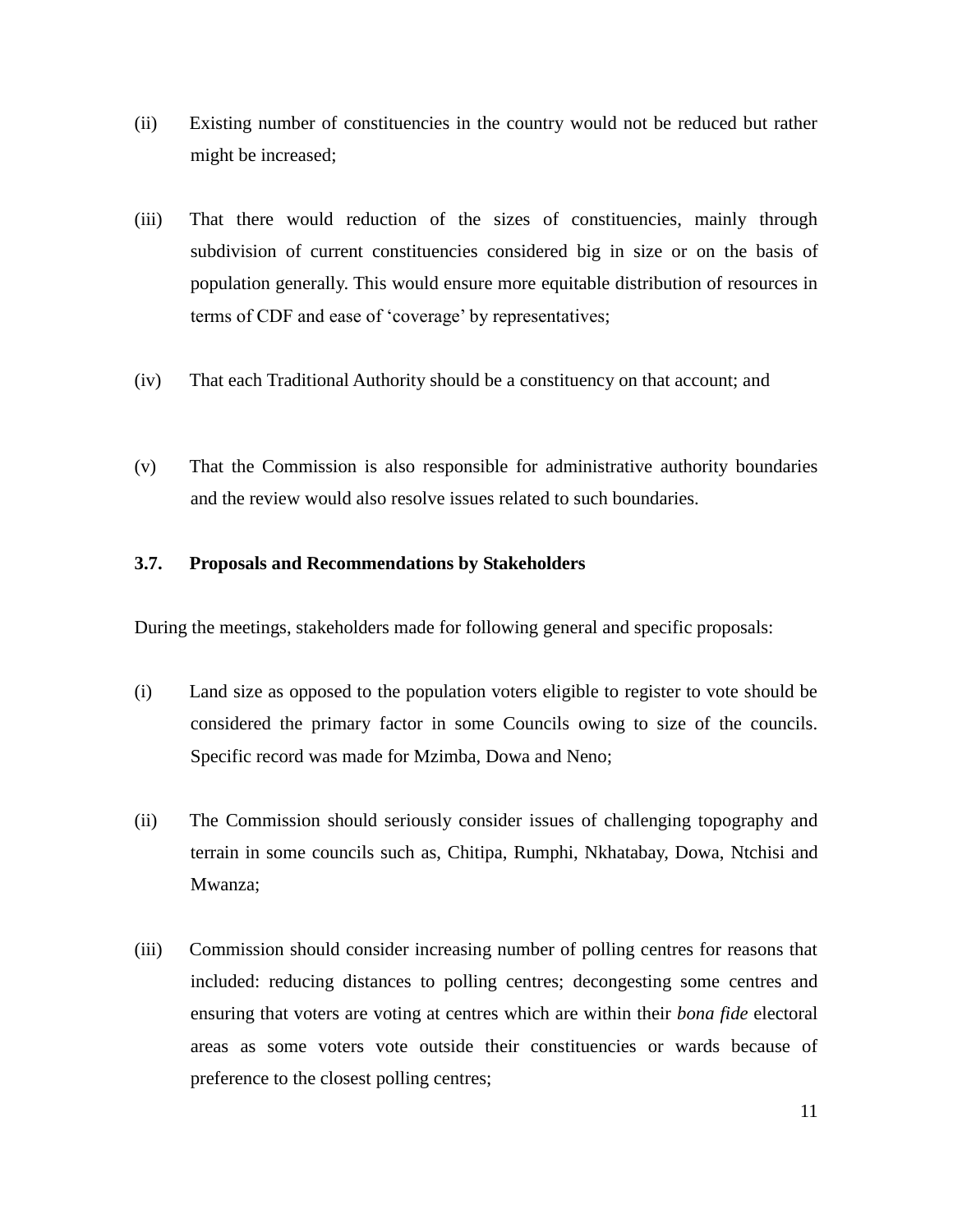- (iv) The Commission should consider using local names for constituencies and wards to reflect local names rather than geographical positions which are confusing in some cases;
- (v) The Commission should consider the economic and financial implications of the increase in number of constituencies and wards and consider whether it is in the best interest of the economy to actually reduce the number of constituencies;
- (vi) It was proposed that the Commission should consider increasing number of wards rather than constituencies on the basis that Parliament's mandate is mainly legislative in nature, while the Councillors were the ones mandated with local development issues. In that regard, it was proposed that the law should be the law should be reviewed to provide for more wards.

## <span id="page-11-0"></span>**3.8. Other Concerns raised by Stakeholders**

During the meetings, the following concerns were raised to be resolved by the Commission;

- (i) That the outcome of the process by 2022 may have an influence on the attitude of incumbent Members of Parliament and Councillors in terms of focus. It was speculated that some of them may start showing some preference to the areas they would be interested to represent after the new boundaries are made effective.
- (ii) That the Commission did not share the 2025 projections of the population of voters eligible to register to vote.
- (iii) That it was not certain that whether Parliament would confirm the final determination made by the Commission as required by law.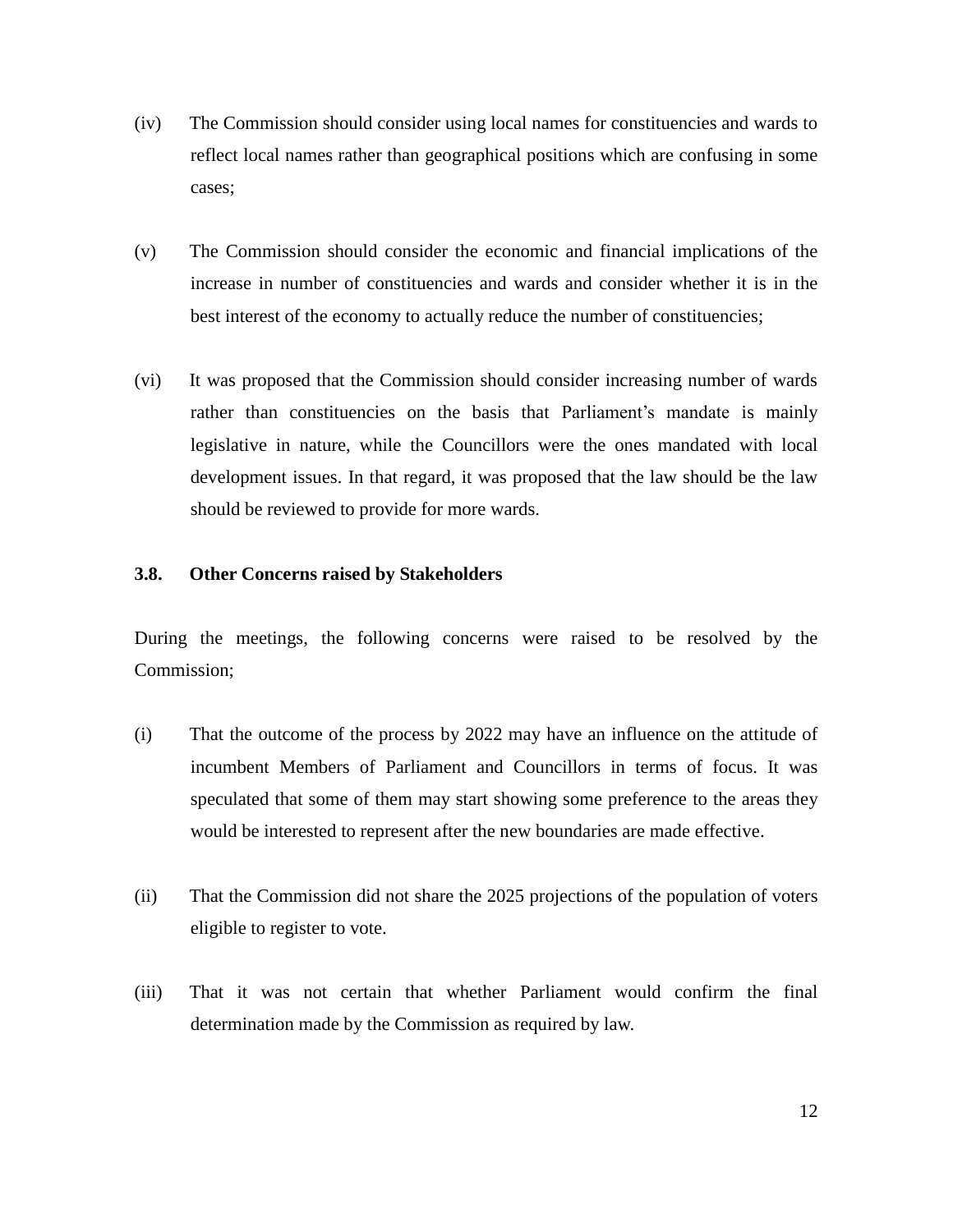- (iv) That it was not certain whether exercise would not be unduly influenced by political interests at the expense of the factors to be considered as provided under the law.
- (v) That Civil Society Organisations were not included in the Constituency and Ward Boundaries Review Committees.

# <span id="page-12-0"></span>**3.9. Commissions Undertakings**

It was emphasized that the Commission is going to implement the exercise within the limits of the law as provided in the Constitutions and Acts of Parliament. The review process would involve consultations with stakeholders and the Commission would ensure transparency throughout the process such that stakeholders were at liberty to question decisions and basis of decisions by the Commission.

The Commission is going to utilize the important information obtained from the sensitization meetings to guide the boundaries review committees during field work such as proposed boundary descriptions, proposed polling centres and engagement with Ministry of Local Government on unclear administrative boundaries, extension of city boundaries and plans on changing of status of councils.

# <span id="page-12-1"></span>**4. DETERMINATION OF NUMBER OF CONSTITUENCIES**

#### <span id="page-12-2"></span>**4.1. Methodology**

The methodology adopted by the Commission for determining the number of constituencies per council has been formulated in full consideration of the factors provided by the relevant constitutional and legal provisions cited above. To begin with, the Commission has used an articulated mathematical formula for all factors that are capable of being represented by a coherent mathematical model; these are the primary factor of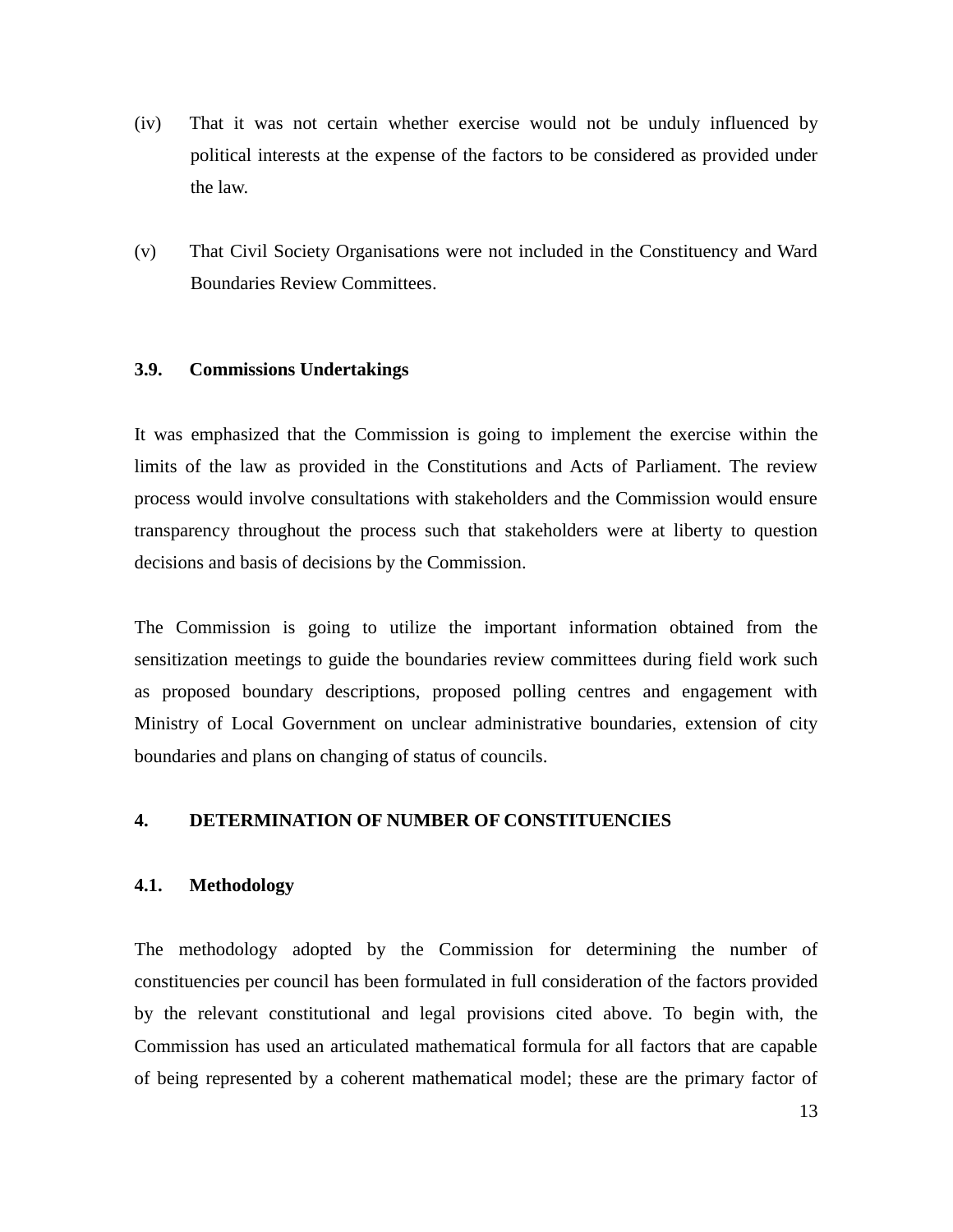number of eligible voters per constituency as well as the first subsidiary principle of population density (which in this case has been represented by the land size, since density is a factor of land size). All other subsidiary factors that could not realistically be reduced into such a mathematical formular, namely ease of communication, geographical features as well as existing administrative boundaries, have been applied separately in order to determine the final number of constituencies per each Council.

#### <span id="page-13-0"></span>**4.2. Formula**

The Commission's determination is based on principles and factors that are specifically provided by the law as outlined in the previous paragraphs. Using these factors and principles, the Commission has generated an articulated mathematical formula that embraces the following legal factors:

- (i) 2025 projected population of voters eligible to register to vote as projected by the National Statistics Office.
- (ii) Population density.

In additional to this mathematical formula, the following factors have been considered and applied separately in order to work out the final number of constituencies for each council:

- (i) Geographical features;
- (ii) Ease of communication; and
- (iii) Existing administrative areas.

# <span id="page-13-1"></span>**4.3. General Outcome**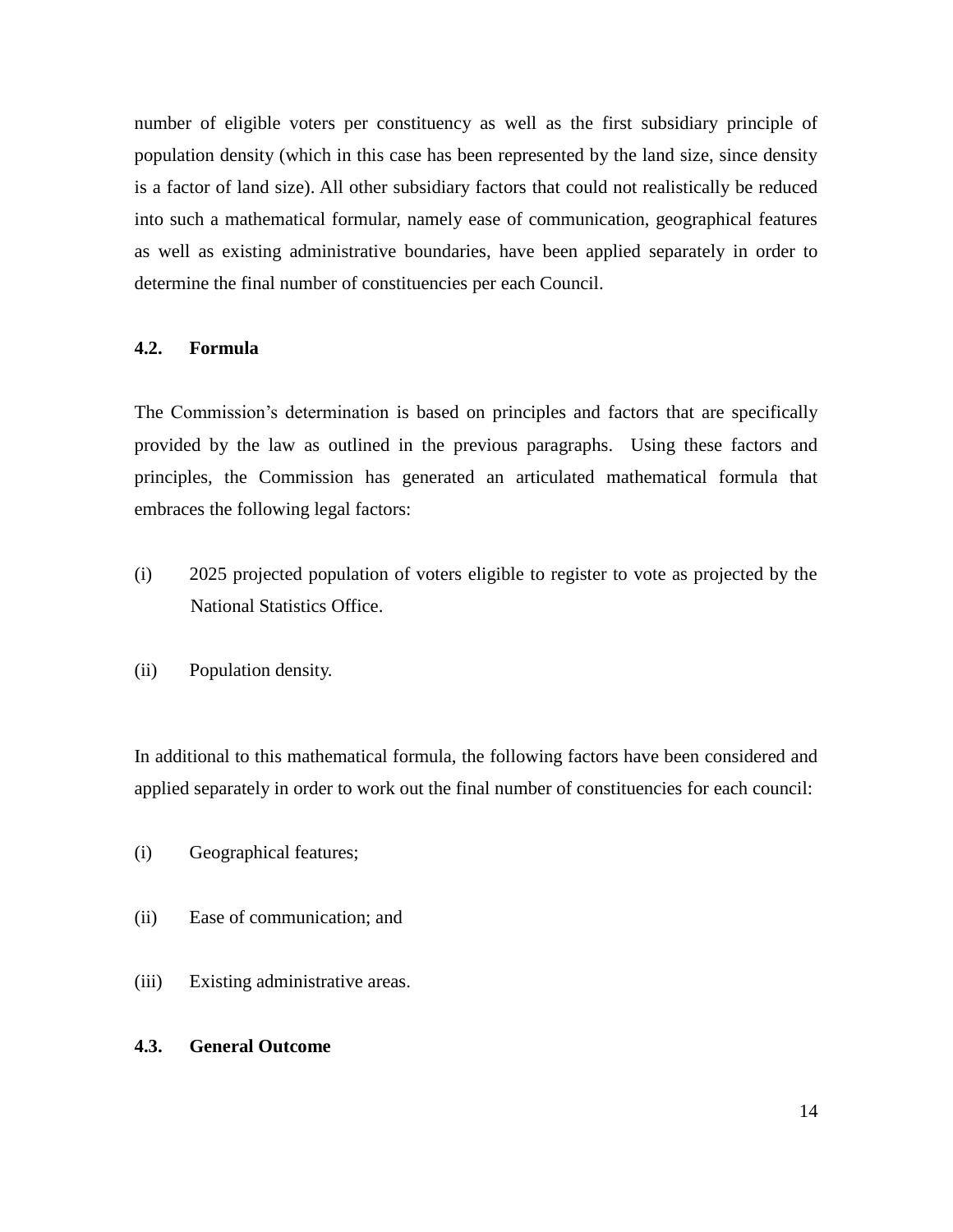The general outcome of the determination is that the current number of constituencies and wards has been increased. The number of constituencies in some councils has remained unchanged whilst other councils have gained additional constituencies and wards.

#### <span id="page-14-0"></span>**4.4. Equal Number of Voters and Population Density**

Guided by the requirement that constituency boundaries must be drawn in a manner that ensures that constituencies contain approximately equal numbers of voters eligible to register, the Commission has come up with a weighted formular which represents the population of voters eligible to register to vote and the land size of the particular council as a total ratio of 10. Therefore, bearing in mind that the paramount consideration is on population of voters eligible to register to vote, land size has been assigned a total weighting of 1 whilst population will be assigned a total weighting of 9.

# <span id="page-14-1"></span>**4.5. Land Quota**

The land quota for each council has been worked out as follows:

Council Land Size (Square Kilometres) divided by the Total National Land Size (Square Kilometres) and then multiplied by one (Land Size Ratio Value). i.e.

Land Quota (LQ) = *Council Land Size X Land Size Ratio Value Total National Land Size* 

# <span id="page-14-2"></span>**4.6. Population Quota**

The population quota for each council has been worked out as follows:

Total 2025 Projected Council Population of Eligible Registrants divided by Total 2025 Projected National Population of Eligible Registrants and then multiplied by Nine (Population Ratio Value). i.e.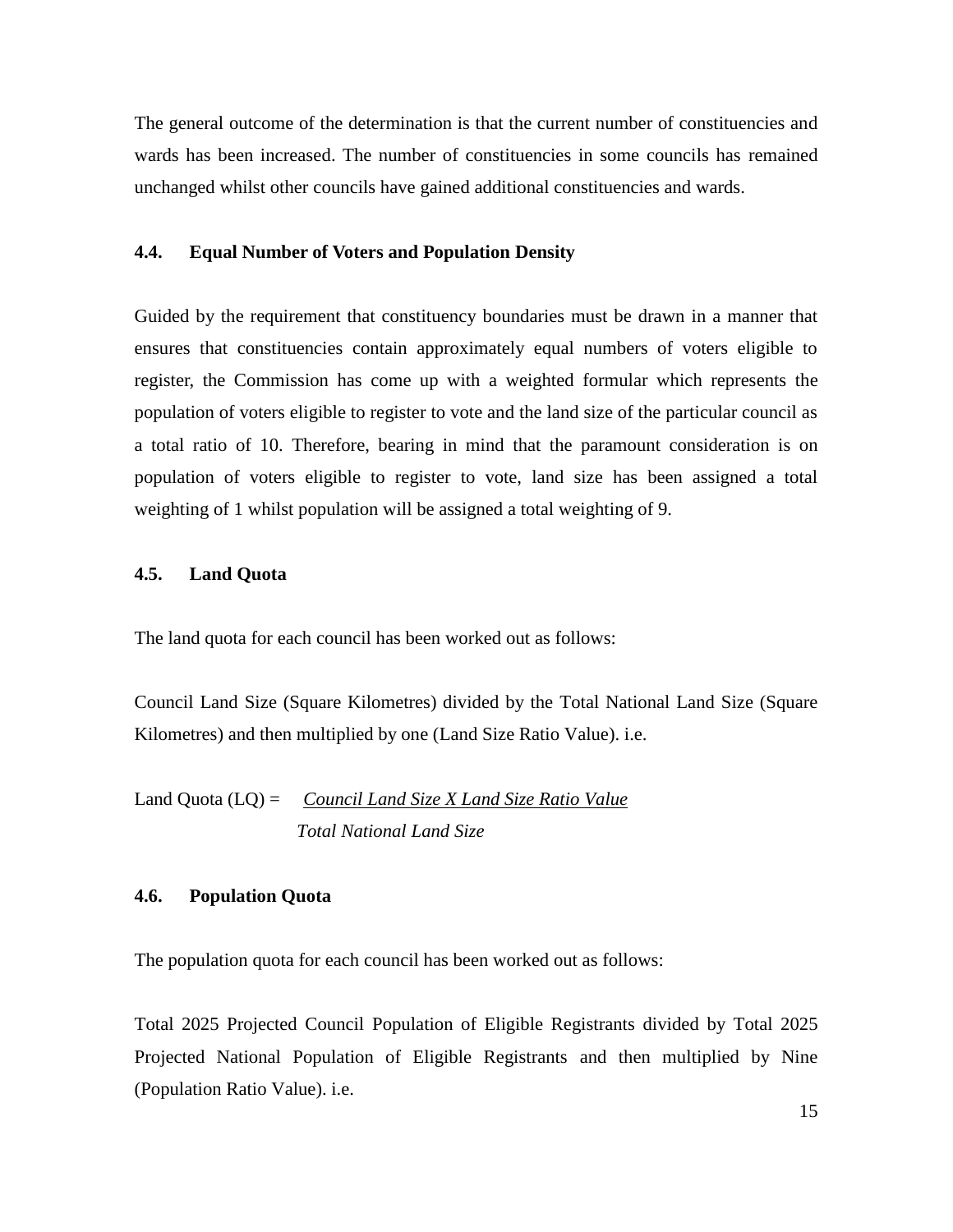Population Quota (PQ*)=*

*Total 2025Council Population of Eligible Registrants* x *Population Ratio Value ÷ Total 2025 Projected National Population of Eligible Registrants*

# <span id="page-15-0"></span>**4.7. Total Quota**

Therefore, the Total Quota for each council is the equivalent of Land Quota plus Population Quota. i.e.

Total Quota (TQ) = *LQ + PQ*

# <span id="page-15-1"></span>**4.8. Determination**

# <span id="page-15-2"></span>**4.8.1. Initial Determined Number of Constituencies Per Council (Voter Population & Land Size)**

Given that the number of current constituencies is 193, the initial determined number of constituencies per Council based on population of voters eligible to register to vote and land size has been worked out as follows:

Total Quota (LQ +PQ) multiplied by Current Number of Constituencies (193) divided by the Total Ratio Value (10). i.e.

Proposed Number of Seats Per Council = TQ x 193 *÷*10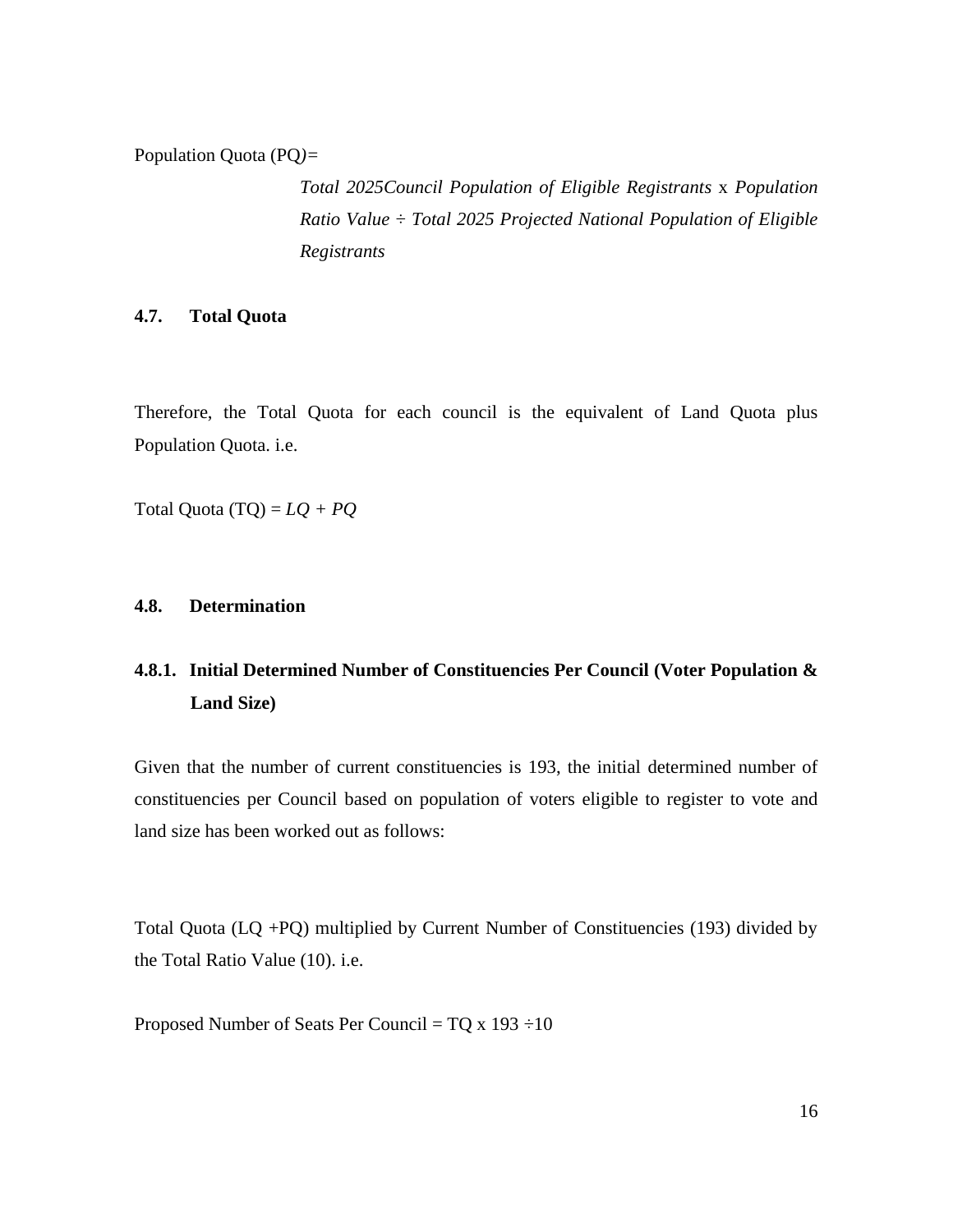Based on the formula articulated above, the initial proposed number of seats per council would be as follows:

#### *SEE APPENDIX ONE*

#### <span id="page-16-0"></span>**4.8.2. Final Determined Number of Constituencies (All Factors)**

The results in *Appendix One* reflect the redistribution of the number of constituencies based only on the mathematical formular (which in this case emphasizes the demographic elements in the pertinent considerations for deciding the matter but excludes the other geographical and logistical aspects as well as the existing administrative boundaries). In other words, the Commission arrived at the initial number of constituencies as determined using the population of voters eligible to register to vote and the land size of each council; this was a purely scientific process which could not conclude the entire activity comprehensively.

Thereafter, the Commission had to make a final determination on the number of constituencies per council through a deliberative process which considered the following equally relevant factors:

- (i) Geographical features;
- (ii) Ease of Communication; and
- (iii) Administrative Authorities

Based on this elaborate deliberative process, the proposed number of seats per council would be as follows:

## *SEE APPENDIX TWO*

#### <span id="page-16-1"></span>**4.9. Final Distribution of Constituencies Per Council**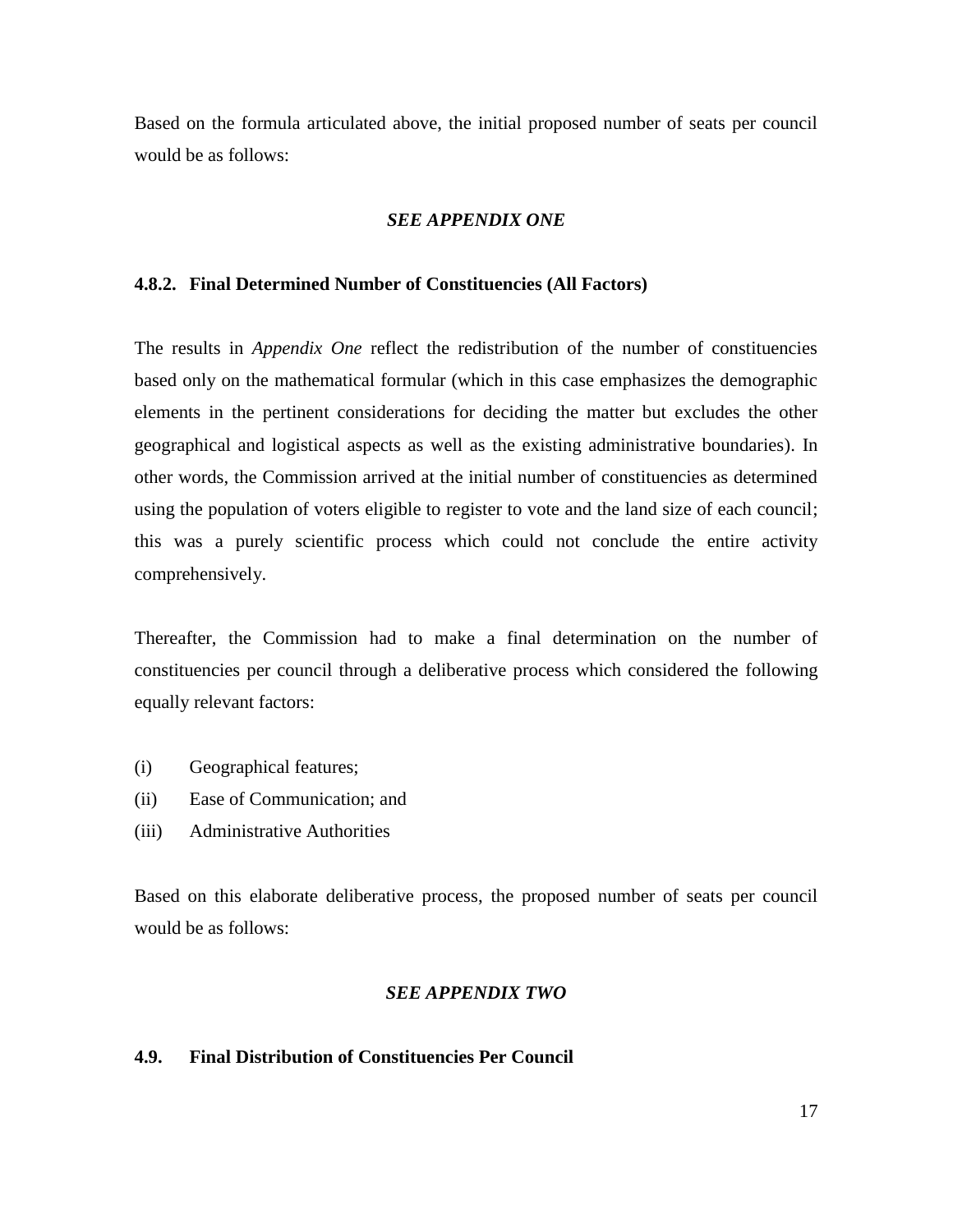#### <span id="page-17-0"></span>**4.9.1. Chitipa**

The council be allocated 2 (two) additional constituencies to the 3 (three) constituencies determined by the consideration of population of voters eligible to register to vote and land size. This decision was made on account of the topography of the district and ensuring ease of communication. Therefore, the final determined number of constituencies for Chitipa is 5 (five).

#### <span id="page-17-1"></span>**4.9.2. Karonga**

The council be allocated 1 (one) additional constituency to the 4 (four) constituencies determined by consideration of population of voters eligible to register to vote and land size. This decision was made on account of ensuring ease of communication. Therefore, the final determined number of constituencies for Karonga is 5 (five).

#### <span id="page-17-2"></span>**4.9.3. Karonga Town**

This being an administrative authority be allocated 1 (one) constituency on that account. This is subject to the confirmation that Karonga is a Town Council in accordance with the legal requirements for establishment of Town Councils. Therefore, the final determined number of constituencies for the Council is 1 (one).

If the administrative boundary is not confirmed, this one constituency will automatically fall off.

### <span id="page-17-3"></span>**4.9.4. Nkhata Bay**

The council be allocated 2 (two) additional constituencies to the 4 (four) constituencies determined by consideration of population of voters eligible to register to vote and land size. This decision was made on account geographical features of the council, the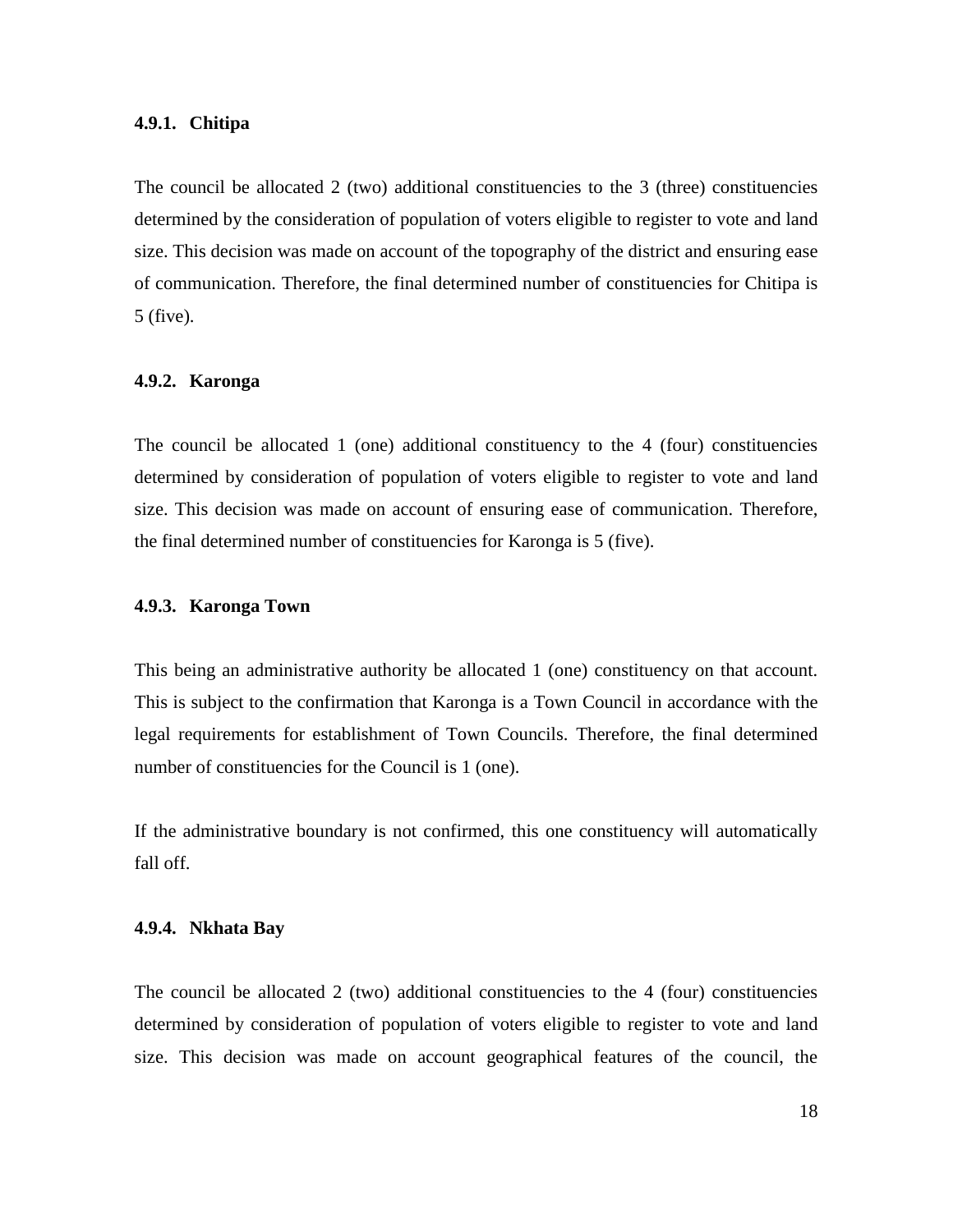topography and ensuring ease of communication in the council. Therefore, the final determined number of constituencies for the council is 6 (six).

#### <span id="page-18-0"></span>**4.9.5. Rumphi**

The council be allocated 1 (one) additional constituency to the 3 (three) constituencies determined by consideration of population of voters eligible to register to vote and land size. This decision was made on account of ensuring ease of communication and on consideration of the topography of the council. Therefore, the final determined number of constituencies for the Council is 4 (four).

#### <span id="page-18-1"></span>**4.9.6. Mzimba**

The council be allocated 1 (one) additional constituency to the 11(eleven) constituencies determined by consideration of population of voters eligible to register to vote and land size. This decision was made on account of ensuring ease of communication in the council. Therefore, the final determined number of constituencies for the Council 12 (twelve).

#### <span id="page-18-2"></span>**4.9.7. Mzuzu City**

The council be allocated one additional constituency to the 2 (two) constituencies determined by consideration of population of voters eligible to register to vote and land size. Therefore, the final determined number of constituencies for the Council is 3 (three).

#### <span id="page-18-3"></span>**4.9.8. Likoma**

That Likoma being an administrative authority be allocated 1 (one) constituency on that account. Therefore, the final determined number of constituencies for the Council is 1 (one).

#### <span id="page-18-4"></span>**4.9.9. Kasungu**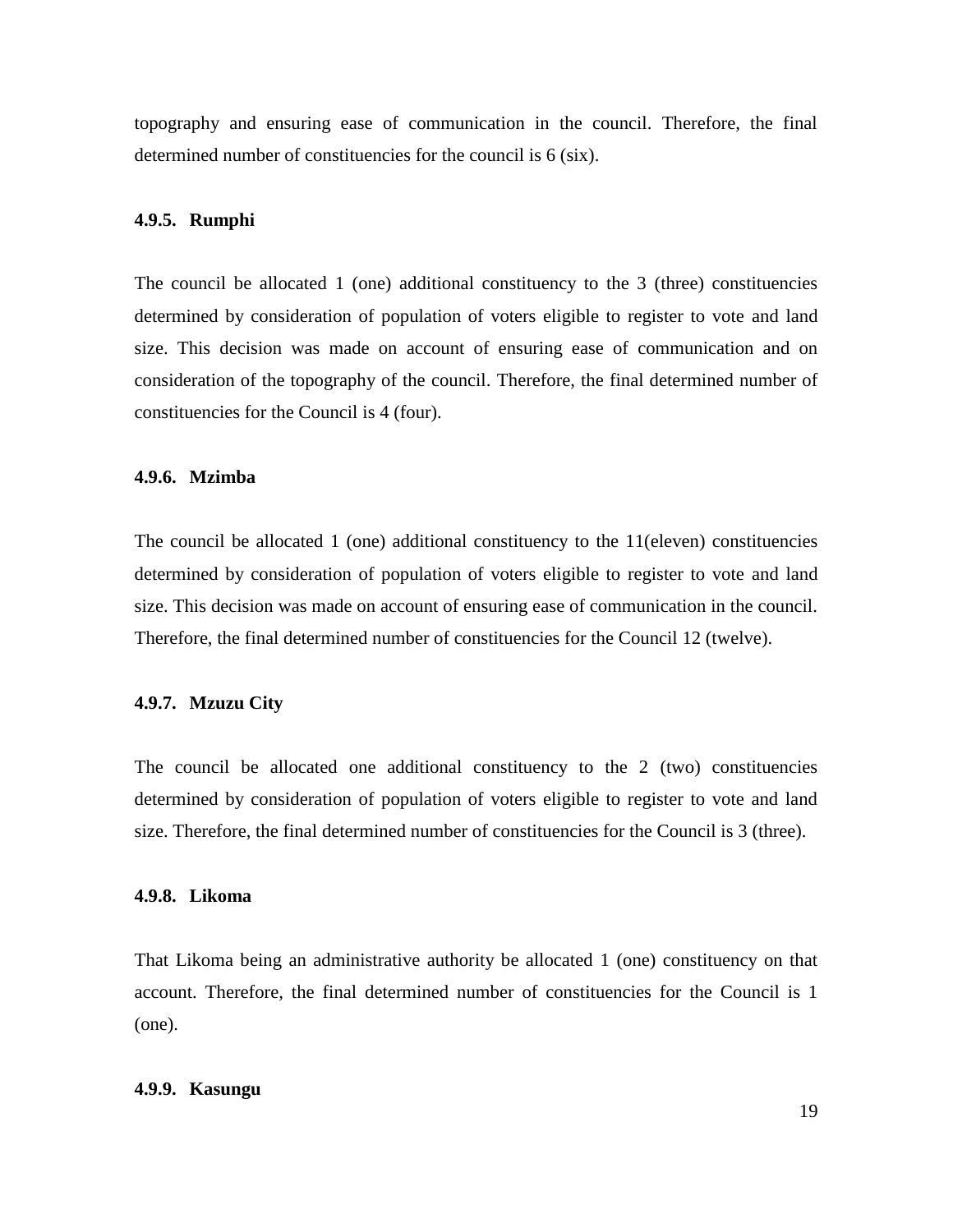The council be allocated 10 (ten) constituencies determined by consideration of population of voters eligible to register to vote and land size. Therefore, the final determined number of constituencies for the Council is 10 (ten).

#### <span id="page-19-0"></span>**4.9.10. Kasungu Municipality**

This being an administrative authority be allocated 1 (one) constituency on that account. Therefore, the final determined number of constituencies for the Council is 1 (one).

## <span id="page-19-1"></span>**4.9.11. Nkhotakota**

The council be allocated 1 (one) additional constituency to the 4 (four) constituencies determined by consideration of population of voters eligible to register to vote and land size. This decision was made on account of ensuring ease of communication as well as the topographical layout of parts of the council. Therefore, the final determined number of constituencies for the Council is 5 (five).

#### <span id="page-19-2"></span>**4.9.12. Ntchisi**

The council be allocated 1 (one) additional constituency to the 4 (four) constituencies determined by consideration of population of voters eligible to register to vote and land size. This decision was made on account of topography and ensuring ease of communication in the council. Therefore, the final determined number of constituencies for the Council is 5 (five).

#### <span id="page-19-3"></span>**4.9.13. Dowa**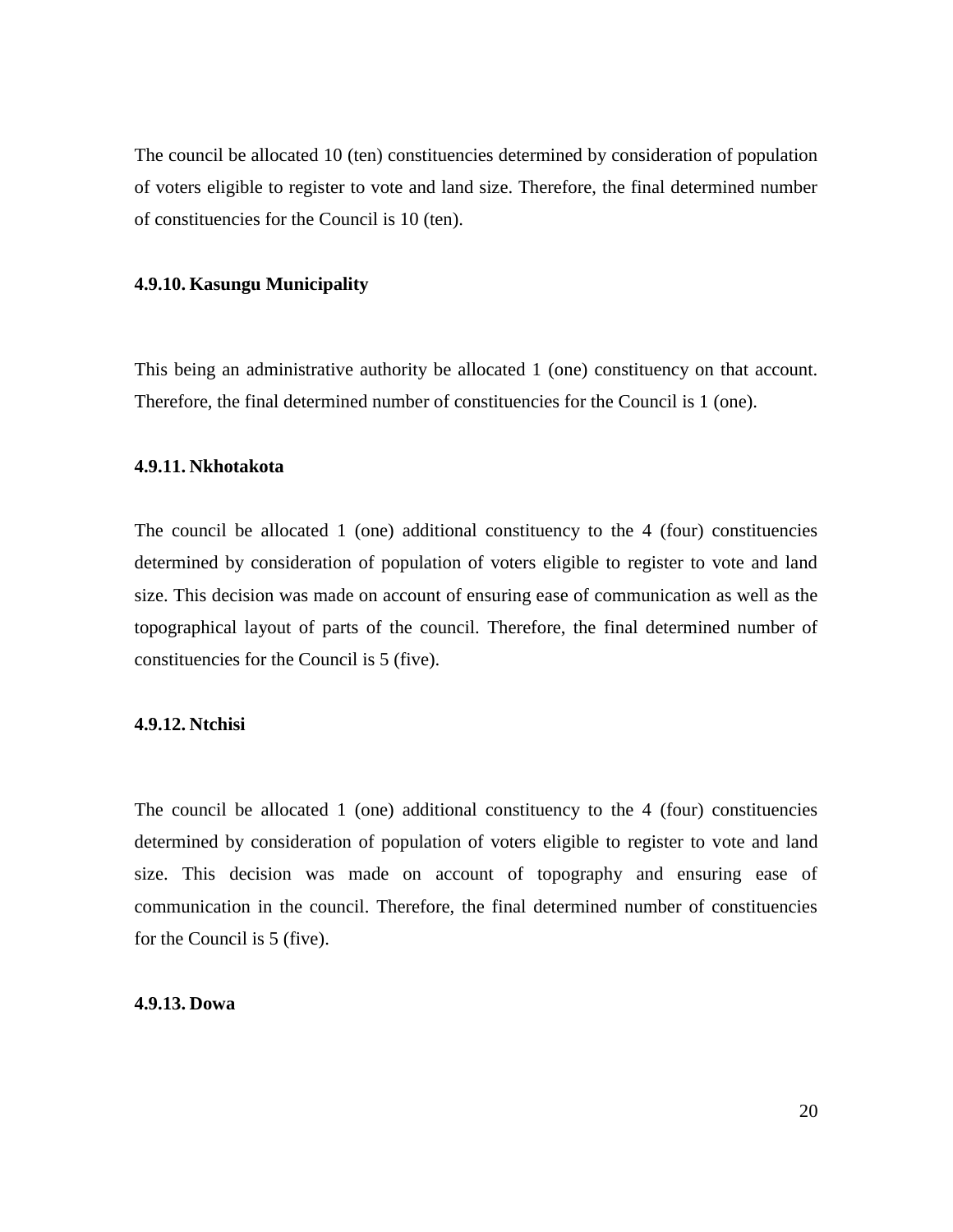The council be allocated 1(one) additional constituency to the 9 (nine) constituencies determined by consideration of population of voters eligible to register to vote and land size. This decision was made on account of topography and ensuring ease of communication in the council. Therefore, the final determined number of constituencies for the Council is 10 (ten).

#### <span id="page-20-0"></span>**4.9.14. Salima**

The council be allocated 1 (one) additional constituency to the 5(five) constituencies determined by consideration of population of voters eligible to register to vote and land size. This decision was made on account of ensuring ease of communication in the council. Therefore, the final determined number of constituencies for the Council is 6 (six).

#### <span id="page-20-1"></span>**4.9.15. Lilongwe**

The council be allocated 1(one) additional constituency to the 18(eighteen) constituencies determined by consideration of population of voters eligible to register to vote and land size. This decision was made on account of ensuring ease of communication in the council. Therefore, the final determined number of constituencies for the Council is 19 (nineteen).

#### <span id="page-20-2"></span>**4.9.16. Lilongwe City**

The council be allocated 1 (one) additional constituency to the 11 (eleven) constituencies determined by consideration of population of voters eligible to register to vote and land size. This decision was made on account of ensuring ease of access and communication in the council. Therefore, the final determined number of constituencies for the Council is 12 (twelve).

#### <span id="page-20-3"></span>**4.9.17. Mchinji**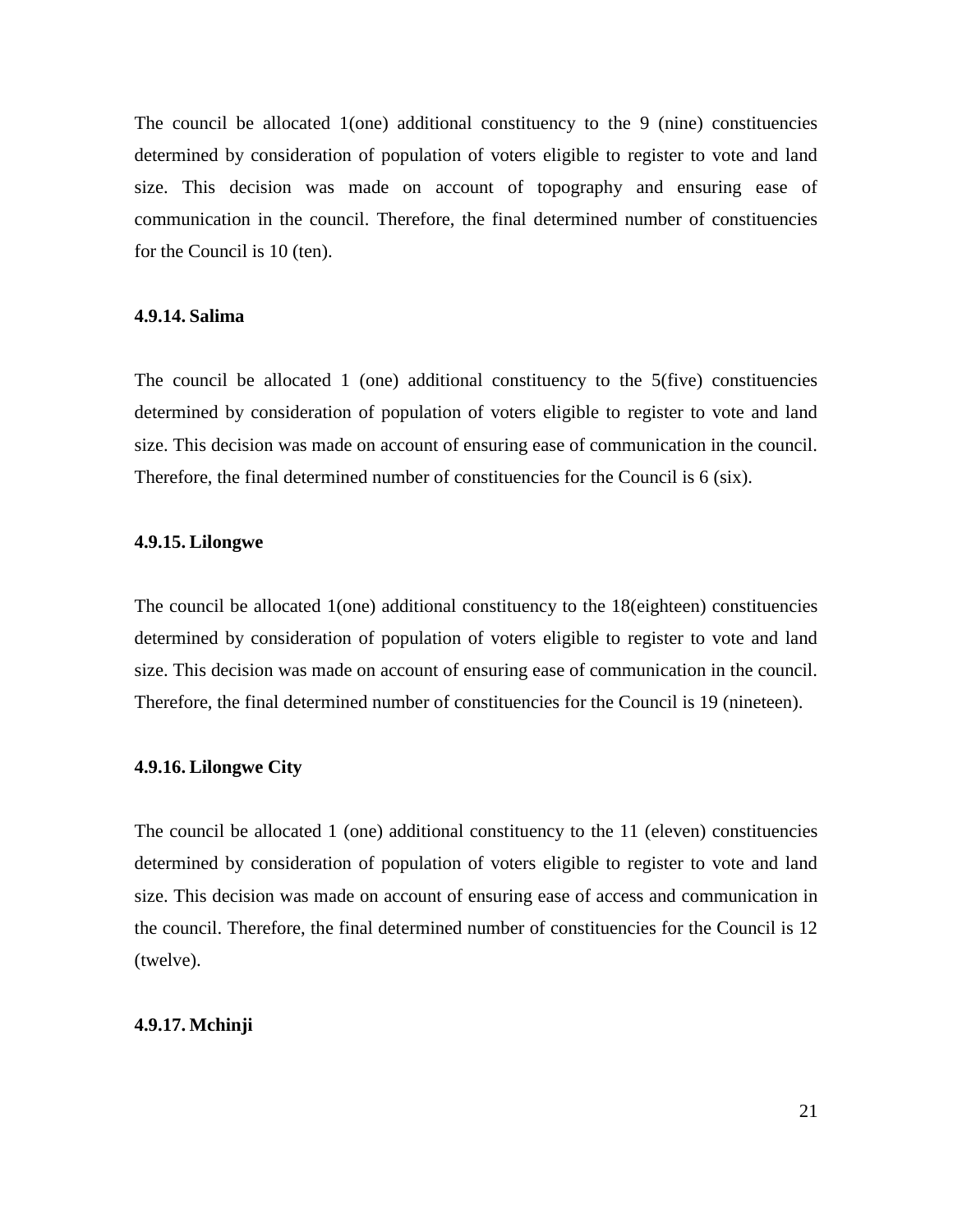The council be allocated 7 (seven) constituencies determined by consideration of population of voters eligible to register to vote and land size. Therefore, the final determined number of constituencies for the Council is 7 (seven).

#### <span id="page-21-0"></span>**4.9.18. Dedza**

The council be allocated 1 (one) additional constituency to the 9 constituencies determined by consideration of population of voters eligible to register to vote and land size. This decision was made on account of ensuring ease of communication in the council, bearing in mind its topography. Therefore, the final determined number of constituencies for the Council is 10 (ten).

#### <span id="page-21-1"></span>**4.9.19. Ntcheu**

The council be allocated 1 (one) additional constituency to the 7 (seven) constituencies determined by consideration of population of voters eligible to register to vote and land size. This decision was made on account of ensuring ease of communication in the council bearing in mind its topography. Therefore, the final determined number of constituencies for the Council is 8 (eight).

#### <span id="page-21-2"></span>**4.9.20. Mangochi**

The council be allocated 12 (twelve) constituencies determined with the consideration of population of voters eligible to register to vote and land size. Therefore, the final determined number of constituencies for the Council is 12 (twelve).

#### <span id="page-21-3"></span>**4.9.21. Mangochi Town**

The town council be allocated 1 (one) constituency on account of being an administrative authority. Therefore, the final determined number of constituencies for the Council is 1 (one).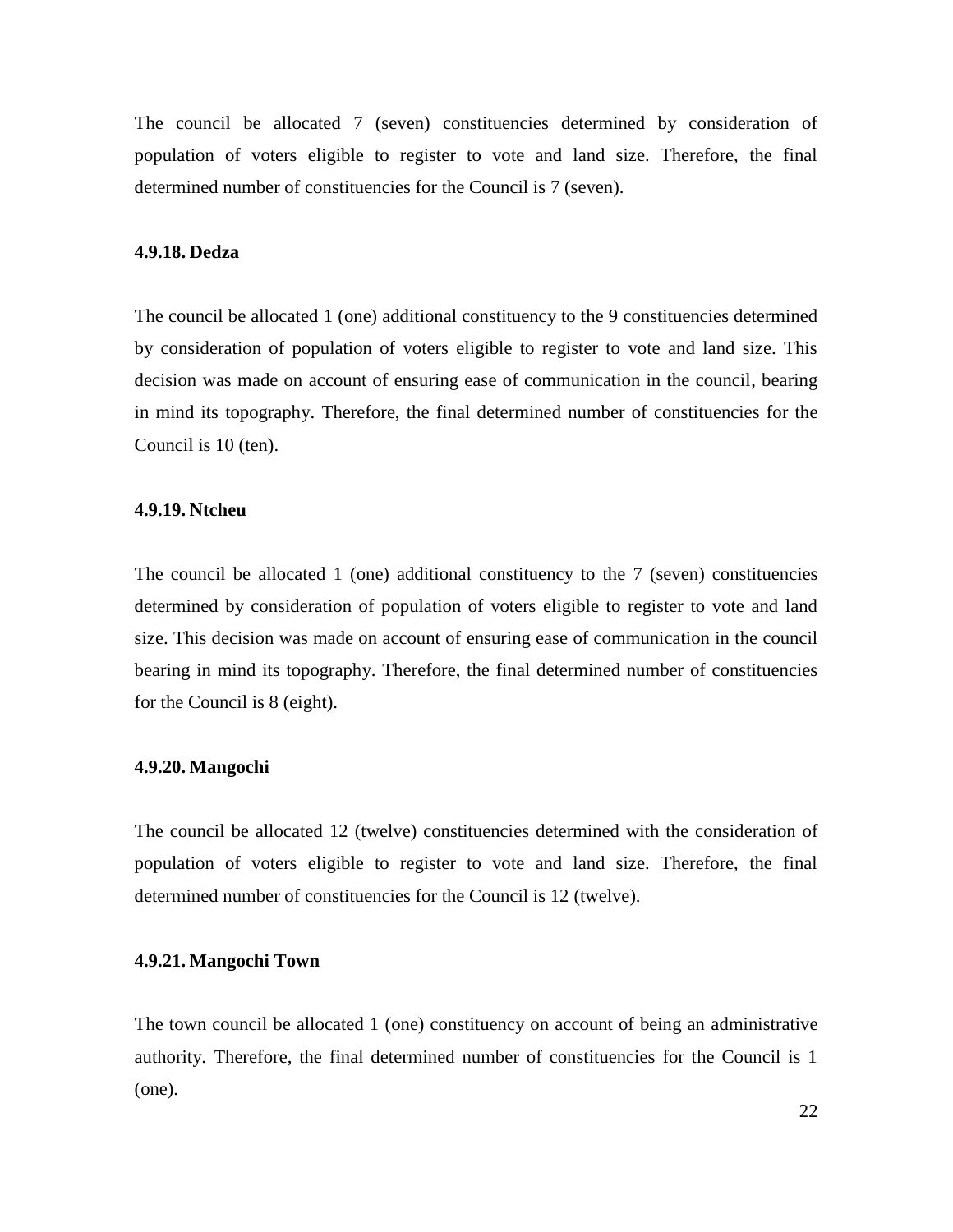#### <span id="page-22-0"></span>**4.9.22. Balaka**

The council be allocated 1 (one) additional constituency to the 4 (four) determined by consideration of population of voters eligible to register to vote and land size. This decision was made on account of ensuring ease of communication in the council. Therefore, the final determined number of constituencies for the Council is 5 (five).

#### <span id="page-22-1"></span>**4.9.23. Machinga**

The council be allocated 1 (one) additional constituency to the 7 (seven) determined by consideration of population of voters eligible to register to vote and land size. This decision was made on account of ensuring ease of communication in the council. Therefore, the final determined number of constituencies for the Council is 8 (eight).

#### <span id="page-22-2"></span>**4.9.24. Zomba Rural**

The council be allocated 1 (one) additional constituency to the 8 (eight) determined by consideration of population of voters eligible to register to vote and land size. This decision was made on account of ensuring ease of communication in the council. Therefore, the final determined number of constituencies for the Council is 9 (nine).

#### <span id="page-22-3"></span>**4.9.25. Zomba City**

The council be allocated 1 additional constituency to the 1 (one) constituency determined by consideration of population of voters eligible to register to vote and land size. This decision was made on account of ensuring ease of access and communication in the council. Therefore, the final determined number of constituencies for the Council is 2 (two).

#### <span id="page-22-4"></span>**4.9.26. Chiradzulu**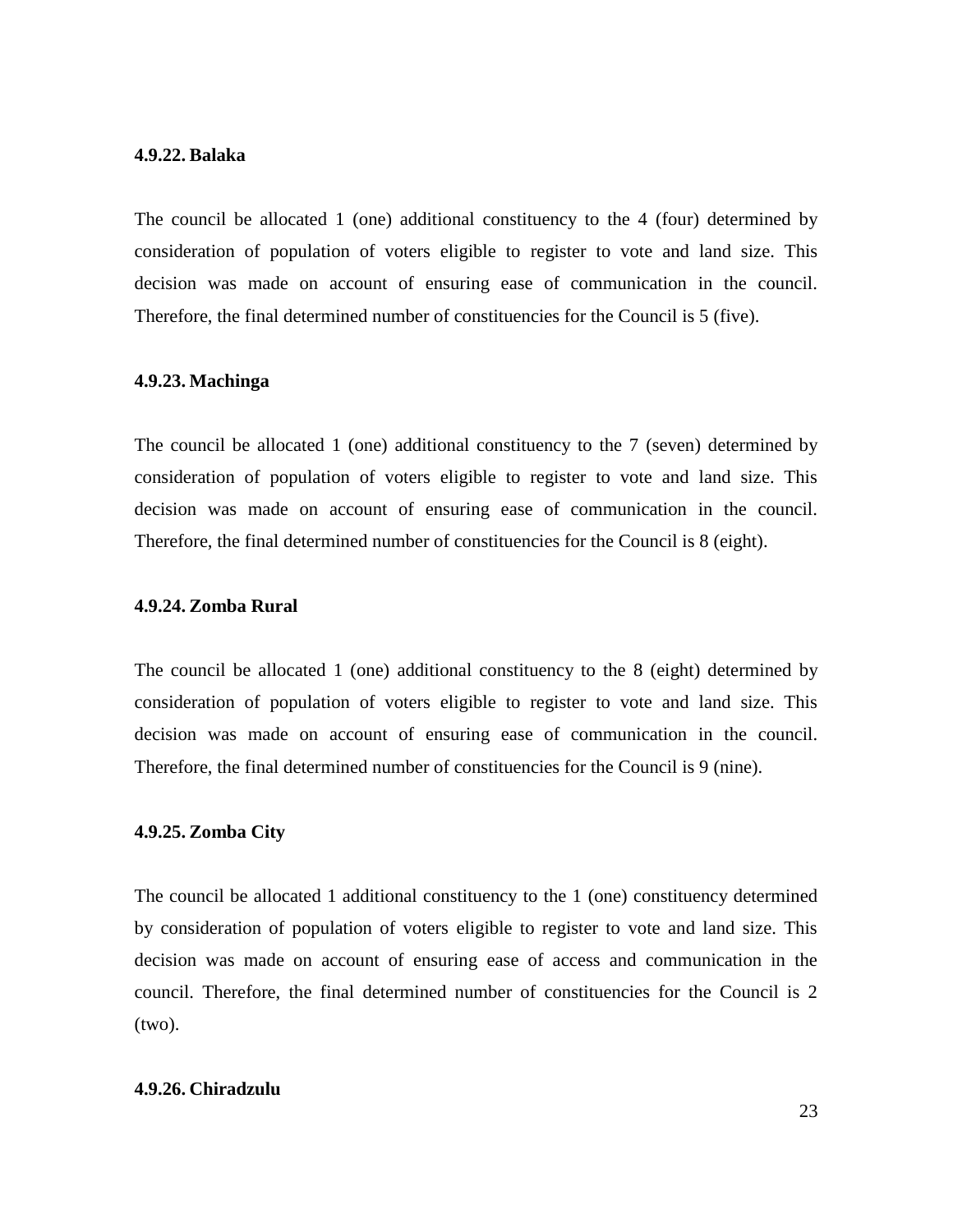The council be allocated 1 (one) additional constituency to the 4 (four) determined by consideration of population of voters eligible to register to vote and land size. This decision was made on account of ensuring ease of communication in the council. Therefore, the final determined number of constituencies for the Council is 5 (five)

#### <span id="page-23-0"></span>**4.9.27. Blantyre Rural**

The council be allocated 1 (one) additional constituency to the 5 (five) constituencies determined by consideration of population of voters eligible to register to vote and land size. This decision was made on account of ensuring ease of communication in the council. Therefore, the final determined number of constituencies for the Council is 6 (six).

#### <span id="page-23-1"></span>**4.9.28. Blantyre City**

The council be allocated 1 (one) additional constituency to the 9 (nine) constituencies determined by consideration of population of voters eligible to register to vote and land size. This decision was made on account of ensuring ease of access and communication in the council. Therefore, the final determined number of constituencies for the Council is 10 (ten).

### <span id="page-23-2"></span>**4.9.29. Mwanza**

The council be allocated 2 (two) constituencies determined by consideration of population of voters eligible to register to vote and land size. This decision was made on account of ensuring ease of communication in the council. Therefore, the final determined number of constituencies for the Council is 2 (two).

#### <span id="page-23-3"></span>**4.9.30. Neno**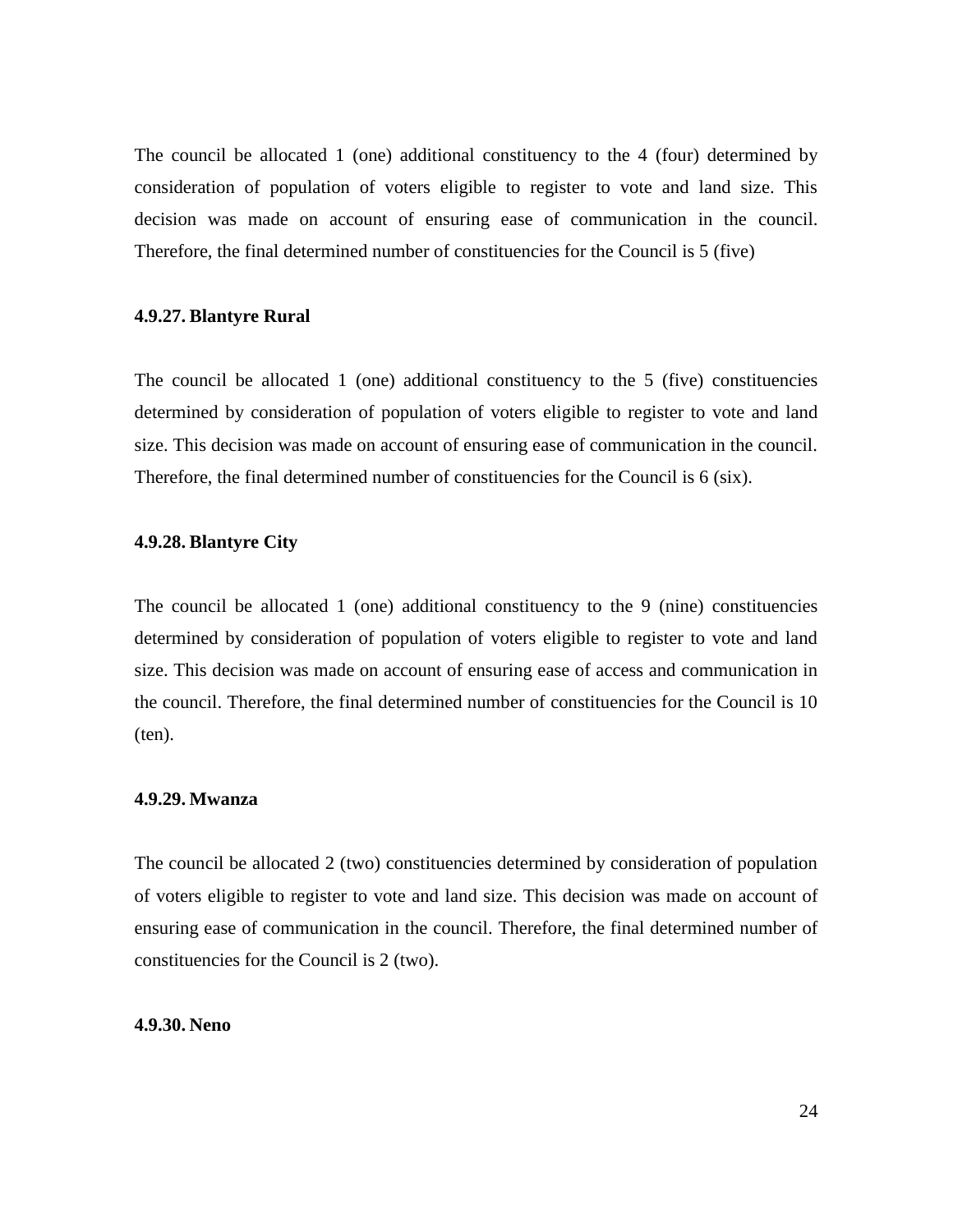The council be allocated 1 (one) additional constituency to the 2 (two) constituencies determined by consideration of population of voters eligible to register to vote and land size. This decision was made on account of the topography of the district and ensuring ease of communication in the council. Therefore, the final determined number of constituencies for the Council is 3 (three).

#### <span id="page-24-0"></span>**4.9.31. Thyolo**

The council be allocated 1 (one) additional constituency to the 7 (seven) constituencies determined by consideration of population of voters eligible to register to vote and land size. This decision was made to ensure ease of access and communication in the council. Therefore, the final determined number of constituencies for the Council is 8 (eight).

#### <span id="page-24-1"></span>**4.9.32. Luchenza Municipality**

This being an administrative authority be allocated 1(one) constituency on that account. Therefore, the final determined number of constituencies for the Council is 1 (one).

#### <span id="page-24-2"></span>**4.9.33. Phalombe**

The council be allocated 1 (one) additional constituency to the 4 (four) constituencies determined by consideration of population of voters eligible to register to vote and land size. This decision was made on account of ensuring ease access and communication in the council. Therefore, the final determined number of constituencies for the Council is 5 (five).

#### <span id="page-24-3"></span>**4.9.34. Mulanje**

The council be allocated 2 (tow) additional constituencies to the 7 (seven) constituencies determined by consideration of population of voters eligible to register to vote and land size. This decision was made on account of ensuring ease access and communication in the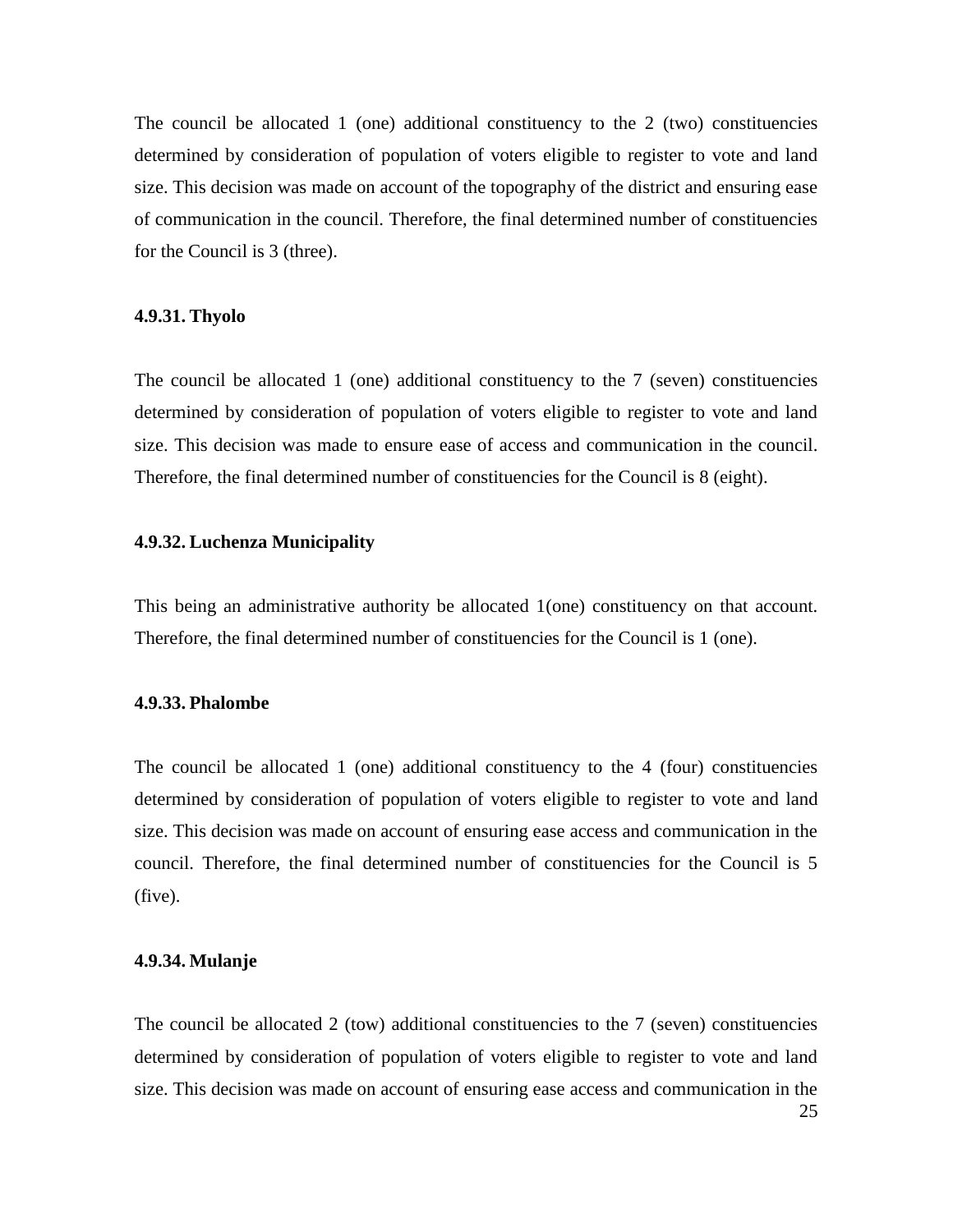council bearing in mind the topography. Therefore, the final determined number of constituencies for the Council is 9 (nine)

#### <span id="page-25-0"></span>**4.9.35. Chikwawa**

The council be allocated 1 (one) additional constituency to the 6 (six) constituencies determined by consideration of population of voters eligible to register to vote and land size. This decision was made on account of ensuring ease of access and communication in the council. Therefore, the final determined number of constituencies for the Council is 7 (seven)

#### <span id="page-25-1"></span>**4.9.36. Nsanje**

The council be allocated 2 (two) additional constituencies to the 3(three) constituencies determined by consideration of population of voters eligible to register to vote and land size. This decision was made on account of ensuring ease of access and communication in the council. Therefore, the final determined number of constituencies for the Council is 5 (five)

| <b>COUNCIL</b>         | <b>NUMBER</b>         | <b>OF</b> |  |
|------------------------|-----------------------|-----------|--|
|                        | <b>CONSTITUENCIES</b> |           |  |
| <b>NORTHERN REGION</b> |                       |           |  |
| Chitipa                | 5                     |           |  |
| Karonga                | 5                     |           |  |
| Karonga Town           | 1                     |           |  |
| Nkhatabay              | 6                     |           |  |
| Rumphi                 | $\overline{4}$        |           |  |
| Mzimba                 | 12                    |           |  |

#### <span id="page-25-2"></span>**5. SUMMARY OF DISTRIBUTION OF CONSTITUENCIES PER COUNCIL**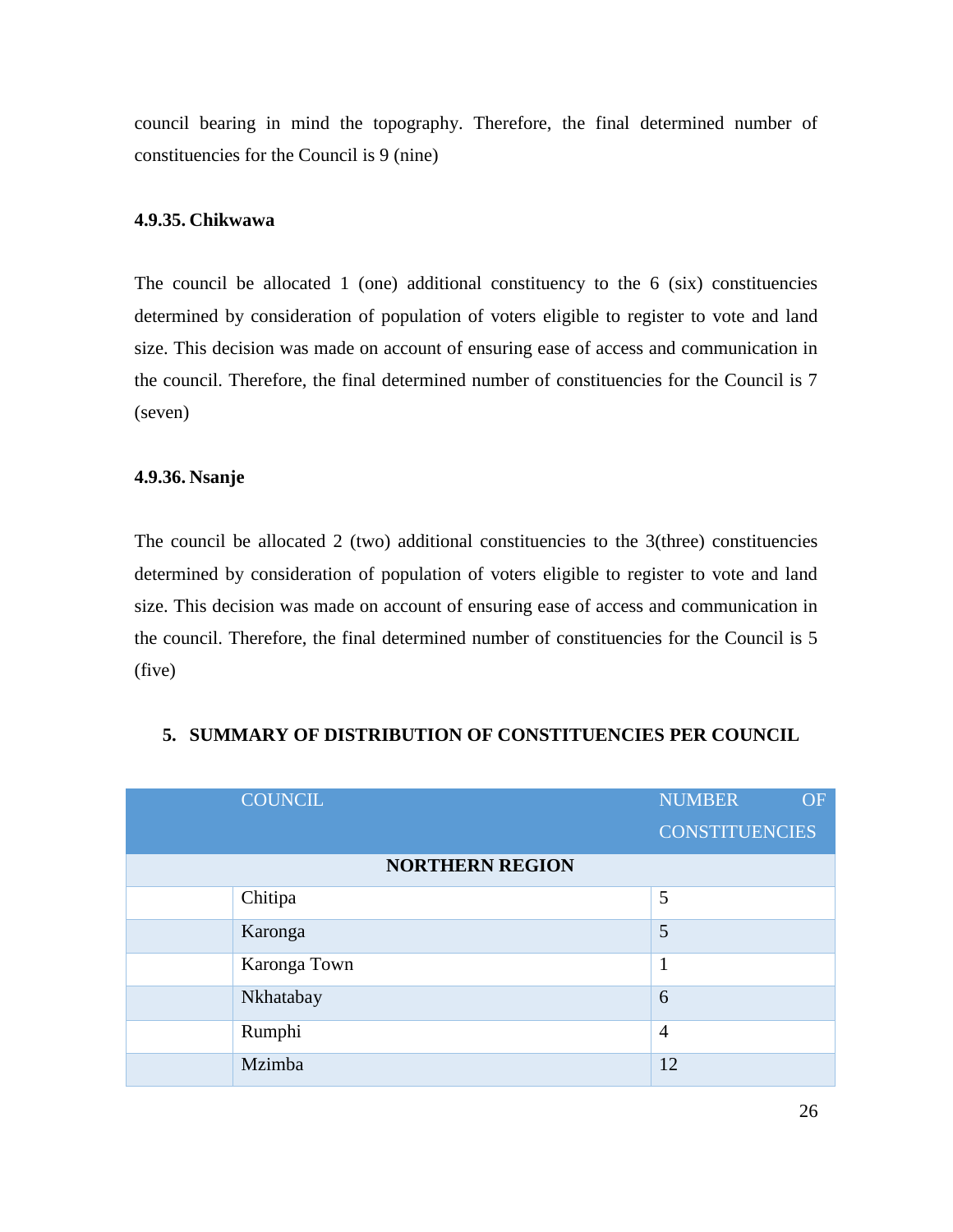|                       | Mzuzu City             | 3              |
|-----------------------|------------------------|----------------|
|                       | Likoma                 | $\mathbf{1}$   |
| <b>REGIONAL TOTAL</b> |                        | 37             |
|                       | <b>CENTRAL REGION</b>  |                |
|                       | Kasungu                | 10             |
|                       | Kasungu Municipal      | $\mathbf{1}$   |
|                       | Nkhotakota             | 5              |
|                       | Ntchisi                | 5              |
|                       | Dowa                   | 10             |
|                       | Salima                 | 6              |
|                       | Lilongwe Rural         | 19             |
|                       | Lilongwe City          | 12             |
|                       | Mchinji                | $\overline{7}$ |
|                       | Dedza                  | 10             |
|                       | Ntcheu                 | 8              |
| <b>REGIONAL TOTAL</b> |                        | 93             |
|                       | <b>SOUTHERN REGION</b> |                |
|                       | Mangochi               | 12             |
|                       | Mangochi Town          | $\mathbf{1}$   |
|                       | <b>Balaka</b>          | 5              |
|                       | Machinga               | 8              |
|                       | Zomba Rural            | 9              |
|                       | Zomba City             | $\overline{2}$ |
|                       | Chiradzulu             | 5              |
|                       | <b>Blantyre Rural</b>  | 6              |
|                       | <b>Blantyre City</b>   | 10             |
|                       | Mwanza                 | $\mathbf{2}$   |
|                       | Neno                   | $\overline{3}$ |
|                       |                        |                |